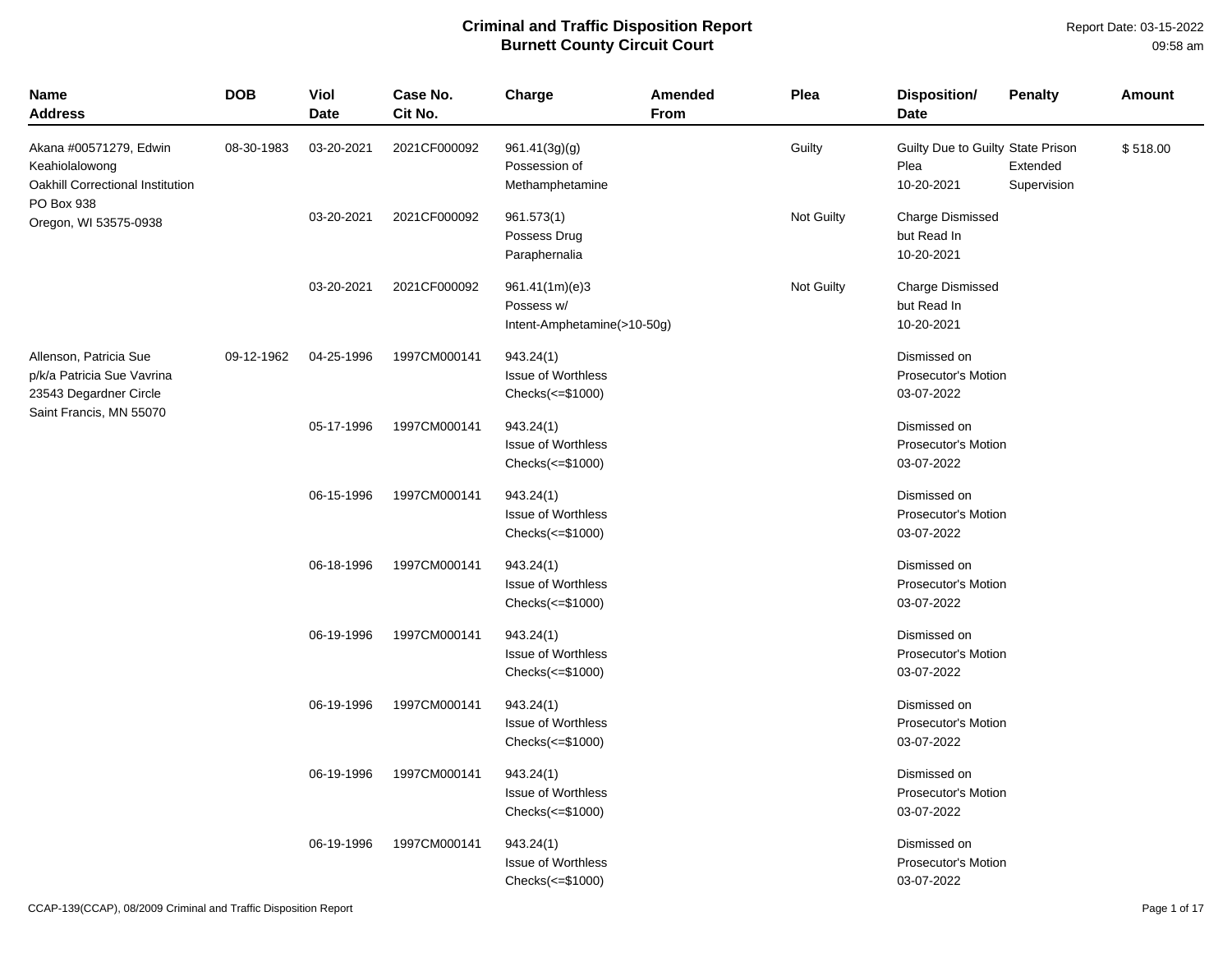Report Date: 03-15-2022 09:58 am

| <b>Name</b><br><b>Address</b>                                     | <b>DOB</b> | Viol<br>Date | Case No.<br>Cit No.       | Charge                                                                                                          | <b>Amended</b><br>From             | Plea       | Disposition/<br><b>Date</b>                              | <b>Penalty</b>                   | Amount   |
|-------------------------------------------------------------------|------------|--------------|---------------------------|-----------------------------------------------------------------------------------------------------------------|------------------------------------|------------|----------------------------------------------------------|----------------------------------|----------|
|                                                                   |            | 06-19-1996   | 1997CM000141              | 943.24(1)<br><b>Issue of Worthless</b><br>Checks(<=\$1000)                                                      |                                    |            | Dismissed on<br><b>Prosecutor's Motion</b><br>03-07-2022 |                                  |          |
|                                                                   |            | 06-20-1996   | 1997CM000141              | 943.24(1)<br><b>Issue of Worthless</b><br>Checks(<=\$1000)                                                      |                                    |            | Dismissed on<br><b>Prosecutor's Motion</b><br>03-07-2022 |                                  |          |
|                                                                   |            | 06-20-1996   | 1997CM000141              | 943.24(1)<br><b>Issue of Worthless</b><br>Checks(<=\$1000)                                                      |                                    |            | Dismissed on<br><b>Prosecutor's Motion</b><br>03-07-2022 |                                  |          |
|                                                                   |            | 06-21-1996   | 1997CM000141              | 943.24(1)<br><b>Issue of Worthless</b><br>$Checks \left( \leq 1000 \right)$                                     |                                    |            | Dismissed on<br><b>Prosecutor's Motion</b><br>03-07-2022 |                                  |          |
|                                                                   |            | 06-21-1996   | 1997CM000141              | 943.24(1)<br><b>Issue of Worthless</b><br>Checks(<=\$1000)                                                      |                                    |            | Dismissed on<br><b>Prosecutor's Motion</b><br>03-07-2022 |                                  |          |
|                                                                   |            | 09-27-1996   | 1997CM000141              | 943.24(1)<br><b>Issue of Worthless</b><br>Checks(<=\$1000)                                                      |                                    |            | Dismissed on<br><b>Prosecutor's Motion</b><br>03-07-2022 |                                  |          |
| Anderson, Benjamin John<br>6296 Pike Bend Rd<br>Webster, WI 54893 | 03-02-1997 | 01-18-2022   | 2022TR000061<br>BG7326325 | 343.44(1)(b)<br>Operating While Revoked<br>(Forfeiture 1st)                                                     |                                    | No Contest | Guilty Due to No<br>Contest Plea<br>03-09-2022           | Forfeiture / Fine                | \$200.50 |
| Bambery, Matthew Ryan<br>6200 Polansky Rd<br>Webster, WI 54893    | 04-08-1990 | 09-16-2020   | 2021CM000188              | BC943.41(5)(a)1a<br>Fin Trans Card-Fradulent Use (<= \$2500)<br>Use (<\$2500)<br>[939.05 - Party to a<br>Crime] | Fin.Trans.Card-FraudulerNo Contest |            | Guilty Due to No<br><b>Contest Plea</b><br>03-07-2022    | Forfeiture / Fine<br>Restitution | \$238.50 |
|                                                                   |            | 09-17-2020   | 2021CM000188              | 943.41(5)(a)1a<br>Fin.Trans.Card-Fraudulent<br>Use (<= \$2500)<br>[939.05 - PTAC, as a<br>Party to a Crime]     |                                    | Not Guilty | <b>Charge Dismissed</b><br>but Read In<br>03-07-2022     |                                  |          |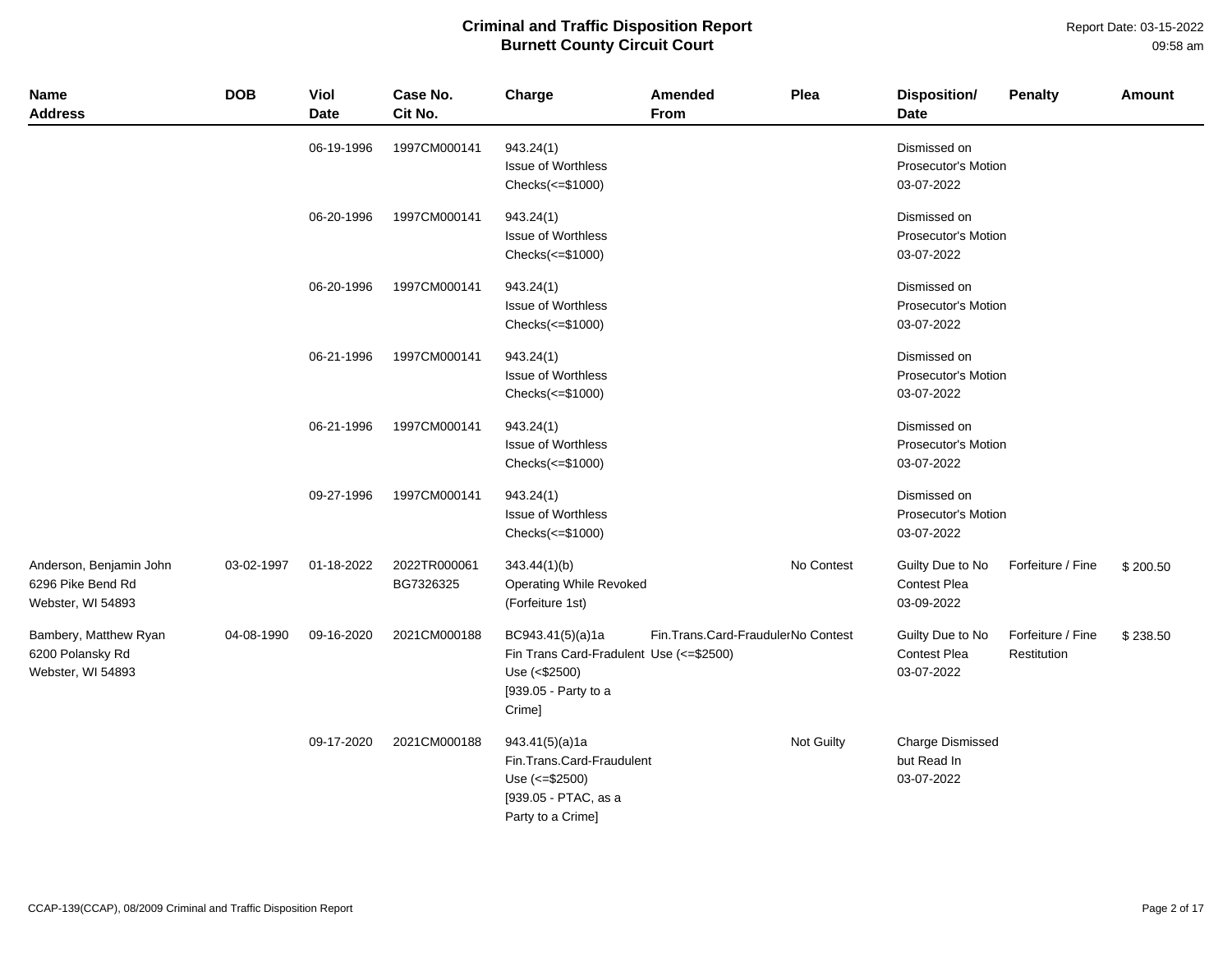| <b>Name</b><br><b>Address</b>                                       | <b>DOB</b> | Viol<br><b>Date</b> | Case No.<br>Cit No.        | Charge                                                                                                                          | Amended<br><b>From</b> | Plea       | <b>Disposition/</b><br><b>Date</b>                    | <b>Penalty</b>    | <b>Amount</b> |
|---------------------------------------------------------------------|------------|---------------------|----------------------------|---------------------------------------------------------------------------------------------------------------------------------|------------------------|------------|-------------------------------------------------------|-------------------|---------------|
|                                                                     |            | 09-17-2020          | 2021CM000188               | 943.41(5)(a)1a<br>Fin.Trans.Card-Fraudulent<br>Use $(<= $2500)$<br>[939.05 - PTAC, as a<br>Party to a Crime]                    |                        | Not Guilty | <b>Charge Dismissed</b><br>but Read In<br>03-07-2022  |                   |               |
| Bearheart, Shane Michael<br>24750 Angeline #92<br>Webster, WI 54893 | 08-03-1995 | 02-05-2022          | 2022TR000107<br>BD6248185  | 343.44(1)(b)<br>Operating While Revoked<br>(Forfeiture 1st)                                                                     |                        | No Contest | Guilty Due to No<br><b>Contest Plea</b><br>03-09-2022 | Forfeiture / Fine | \$200.50      |
| Belisle, Jason Winn<br>4531 Sand Point Rd<br>Webster, WI 54893      | 07-09-1976 | 12-18-2021          | 2022TR000031<br>BF0527321  | 346.175(1)(a)<br>Owner's<br>Liability-Flee/Elude<br>Officer                                                                     |                        | No Contest | Guilty Due to No<br>Contest Plea<br>03-09-2022        | Forfeiture / Fine | \$515.50      |
| Benjamin, Timothy Adam<br>30367 6th Ave N<br>Danbury, WI 54830      | 07-23-1965 | 02-16-2021          | 2021CF000063               | 961.41(3g)(g)<br>Possession of<br>Methamphetamine<br>$[939.62(1)(b) -$<br>Repeater][939.05 -<br>PTAC, as a Party to a<br>Crime] |                        | Not Guilty | Charge Dismissed<br>but Read In<br>03-07-2022         |                   |               |
|                                                                     |            | 02-16-2021          | 2021CF000063<br>3080H6RP54 | 961.41(3g)(e)<br>Possession of THC<br>$[939.62(1)(a) -$<br>Repeater][939.05 -<br>PTAC, as a Party to a<br>Crime]                |                        | Not Guilty | <b>Charge Dismissed</b><br>but Read In<br>03-07-2022  |                   |               |
|                                                                     |            | 02-16-2021          | 2021CF000063<br>3080H6RP53 | 961.573(1)<br>Possess Drug<br>Paraphernalia<br>$[939.62(1)(a) -$<br>Repeater][939.05 -<br>PTAC, as a Party to a<br>Crime]       |                        | Not Guilty | <b>Charge Dismissed</b><br>but Read In<br>03-07-2022  |                   |               |
|                                                                     |            | 02-16-2021          | 2021CF000063               | 946.49(1)(b)<br>Bail Jumping-Felony<br>$[939.62(1)(b) - Repeated]$                                                              |                        | Not Guilty | <b>Charge Dismissed</b><br>but Read In<br>03-07-2022  |                   |               |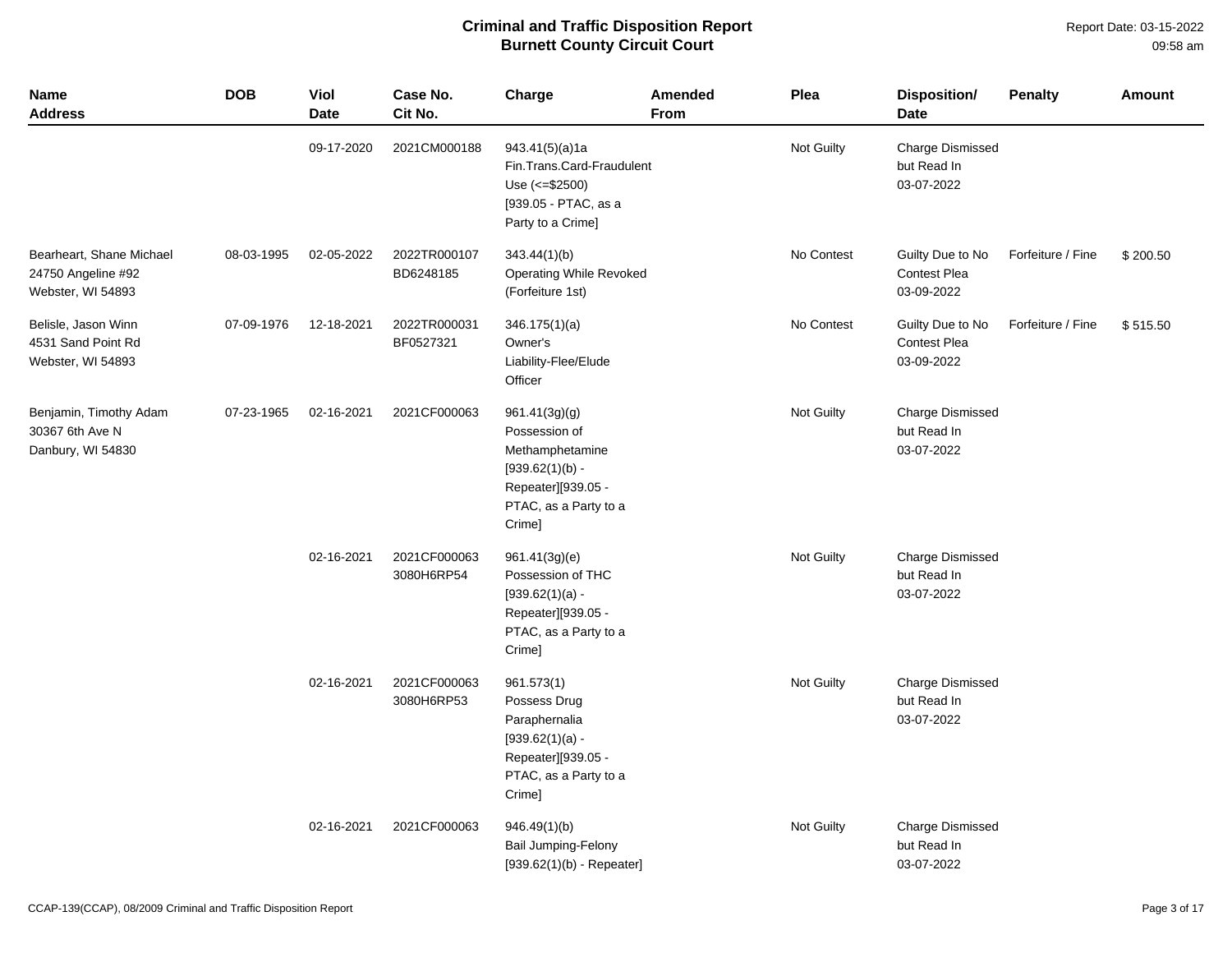| <b>Name</b><br><b>Address</b>                                  | <b>DOB</b> | Viol<br><b>Date</b> | Case No.<br>Cit No. | Charge                                                                                                                          | Amended<br>From | Plea       | Disposition/<br>Date                                       | <b>Penalty</b> | <b>Amount</b> |
|----------------------------------------------------------------|------------|---------------------|---------------------|---------------------------------------------------------------------------------------------------------------------------------|-----------------|------------|------------------------------------------------------------|----------------|---------------|
|                                                                |            | 02-16-2021          | 2021CF000063        | 946.49(1)(b)<br><b>Bail Jumping-Felony</b><br>$[939.62(1)(b) - Repeated]$                                                       |                 | Not Guilty | <b>Charge Dismissed</b><br>but Read In<br>03-07-2022       |                |               |
|                                                                |            | 02-16-2021          | 2021CF000063        | 946.49(1)(b)<br>Bail Jumping-Felony<br>$[939.62(1)(b) - Repeated]$                                                              |                 | Not Guilty | <b>Charge Dismissed</b><br>but Read In<br>03-07-2022       |                |               |
| Benjamin, Timothy Adam<br>30367 6th Ave N<br>Danbury, WI 54830 | 07-23-1965 | 10-30-2020          | 2021CF000067        | 961.41(3g)(g)<br>Possession of<br>Methamphetamine<br>$[939.62(1)(b) -$<br>Repeater][939.05 -<br>PTAC, as a Party to a<br>Crime] |                 | Guilty     | Guilty Due to Guilty Probation, Sent<br>Plea<br>03-07-2022 | Imposed        | \$518.00      |
|                                                                |            | 10-30-2020          | 2021CF000067        | 961.573(1)<br>Possess Drug<br>Paraphernalia<br>$[939.62(1)(a) -$<br>Repeater][939.05 -<br>PTAC, as a Party to a<br>Crime]       |                 | Not Guilty | <b>Charge Dismissed</b><br>but Read In<br>03-07-2022       |                |               |
|                                                                |            | 10-30-2020          | 2021CF000067        | 961.573(1)<br>Possess Drug<br>Paraphernalia<br>$[939.62(1)(a) -$<br>Repeater][939.05 -<br>PTAC, as a Party to a<br>Crime]       |                 | Not Guilty | <b>Charge Dismissed</b><br>but Read In<br>03-07-2022       |                |               |
|                                                                |            | 10-30-2020          | 2021CF000067        | 946.49(1)(b)<br>Bail Jumping-Felony<br>$[939.62(1)(b) - Repeated]$                                                              |                 | Not Guilty | <b>Charge Dismissed</b><br>but Read In<br>03-07-2022       |                |               |
|                                                                |            | 10-30-2020          | 2021CF000067        | 946.49(1)(b)<br><b>Bail Jumping-Felony</b><br>$[939.62(1)(b) - Repeated]$                                                       |                 | Not Guilty | <b>Charge Dismissed</b><br>but Read In<br>03-07-2022       |                |               |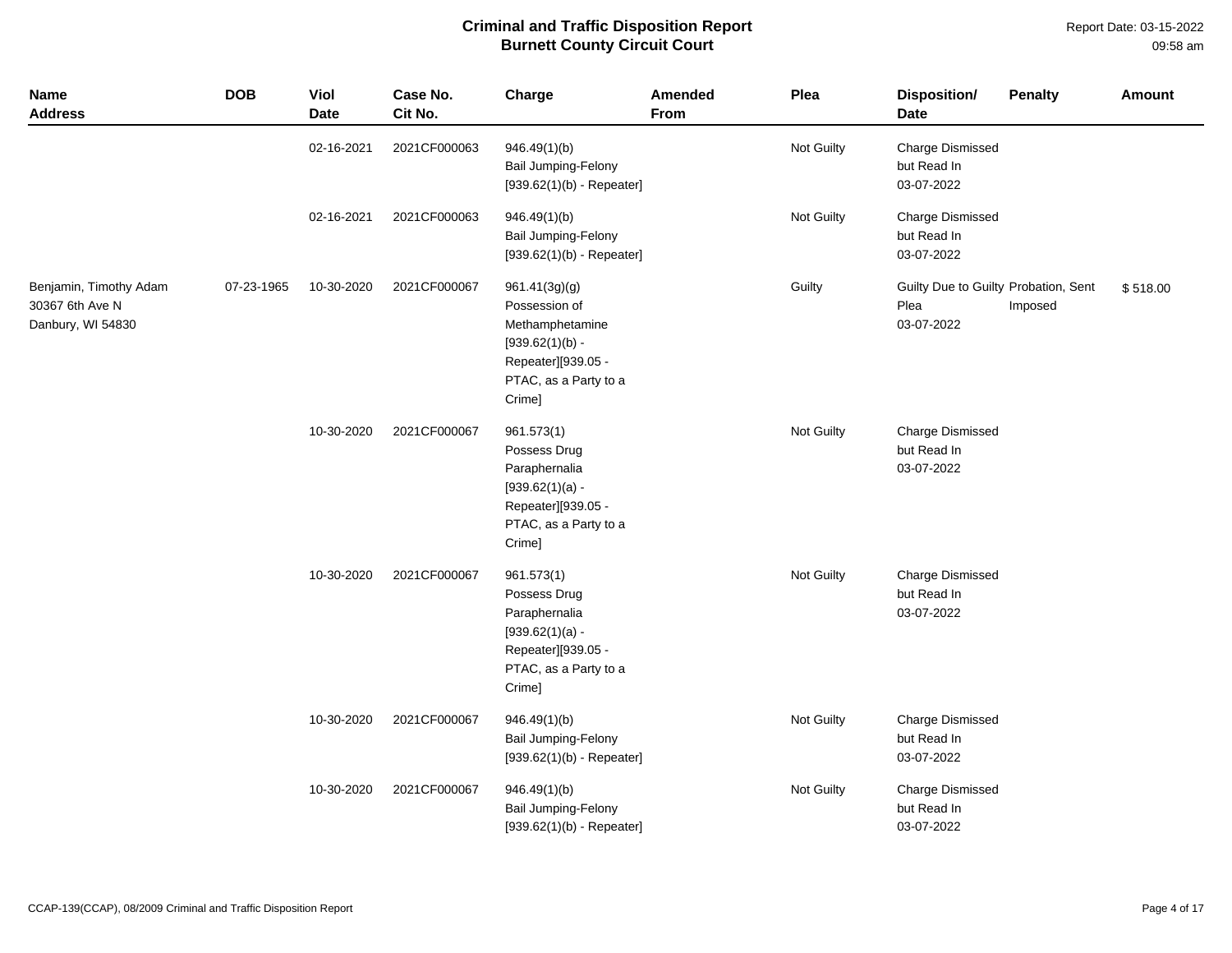| <b>Name</b><br><b>Address</b>                                         | <b>DOB</b> | <b>Viol</b><br><b>Date</b> | Case No.<br>Cit No.        | Charge                                                                                         | Amended<br><b>From</b> | Plea              | <b>Disposition/</b><br><b>Date</b>                       | <b>Penalty</b>    | <b>Amount</b> |
|-----------------------------------------------------------------------|------------|----------------------------|----------------------------|------------------------------------------------------------------------------------------------|------------------------|-------------------|----------------------------------------------------------|-------------------|---------------|
|                                                                       |            | 10-30-2020                 | 2021CF000067               | 946.49(1)(b)<br>Bail Jumping-Felony<br>$[939.62(1)(b) - Repeated]$                             |                        | Not Guilty        | Charge Dismissed<br>but Read In<br>03-07-2022            |                   |               |
| Benjamin, Timothy Adam<br>30367 6th Ave N<br>Danbury, WI 54830        | 07-23-1965 | 12-01-2020                 | 2021CF000064               | 946.49(1)(b)<br><b>Bail Jumping-Felony</b><br>$[939.62(1)(b) - Repeated]$                      |                        | Not Guilty        | <b>Charge Dismissed</b><br>but Read In<br>03-07-2022     |                   |               |
| Blume, William Louie<br>118 E Summit<br>Grantsburg, WI 54840          | 10-21-2004 | 12-13-2021                 | 2022FO000012<br>4X80XTDXXV | 344-9B(6)<br>Possession of Vape Pen                                                            |                        | No Contest        | Guilty Due to No<br><b>Contest Plea</b><br>03-09-2022    | Forfeiture / Fine | \$185.00      |
| Breiwick, Dustin Nicholas<br>11542 Tilton Trl S<br>Rogers, MN 55374   | 05-23-1977 | 01-29-2022                 | 2022TR000066<br>BH0029960  | $346.57(4)$ (h)<br>Speeding in 55 MPH<br>Zone (16-19 MPH)                                      |                        | No Contest        | Guilty Due to No<br><b>Contest Plea</b><br>03-09-2022    | Forfeiture / Fine | \$200.50      |
| Bruss, Austin Dean<br>7704 Horseshoe Dr<br>Siren, WI 54872            | 09-26-1995 | 02-08-2022                 | 2022TR000109<br>BF0527354  | 341.04(1)<br>Non-Registration of<br>Vehicle - Auto <10,000<br>Ibs                              |                        | No Contest        | Guilty Due to No<br><b>Contest Plea</b><br>03-09-2022    | Forfeiture / Fine | \$175.30      |
| Bucksa, Christopher Severin<br>1245 Belair Cir<br>Roseville, MN 55113 | 07-12-1976 | 01-29-2022                 | 2022FO000031<br>305174SFBN | 350.10(1)(c)<br>Operate<br>Snowmobile-Fail/Comply<br>Signs                                     |                        | No Contest        | Guilty Due to No<br><b>Contest Plea</b><br>03-09-2022    | Forfeiture / Fine | \$232.00      |
| Buskirk, Scott Glen<br>7423 Poplar St W<br>Webster, WI 54893          | 04-10-1980 | 08-01-2020                 | 2020CF000226               | 961.41(3g)(g)<br>Possession of<br>Methamphetamine<br>[939.05 - PTAC, as a<br>Party to a Crime] |                        | Not Guilty        | Dismissed on<br><b>Prosecutor's Motion</b><br>03-08-2022 |                   |               |
|                                                                       |            | 08-01-2020                 | 2020CF000226               | 961.41(3g)(e)<br>Possession of THC<br>[939.05 - PTAC, as a<br>Party to a Crime]                |                        | <b>Not Guilty</b> | Dismissed on<br><b>Prosecutor's Motion</b><br>03-08-2022 |                   |               |
|                                                                       |            | 08-01-2020                 | 2020CF000226<br>3080JXM7TF | 961.573(1)<br>Possess Drug<br>Paraphernalia<br>[939.05 - PTAC, as a<br>Party to a Crime]       |                        | Not Guilty        | Dismissed on<br>Prosecutor's Motion<br>03-08-2022        |                   |               |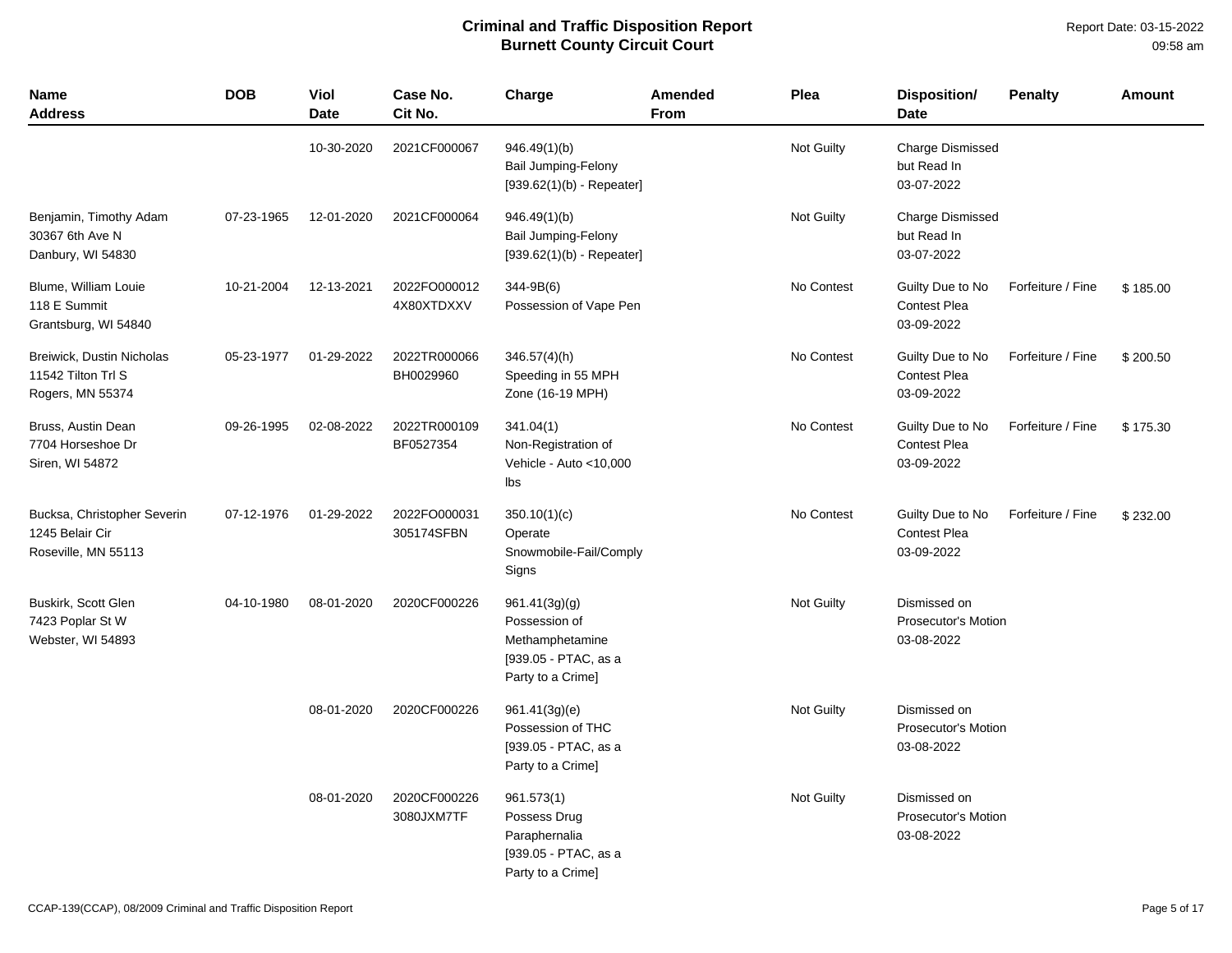Report Date: 03-15-2022 09:58 am

| Name<br><b>Address</b>                                                    | <b>DOB</b> | Viol<br><b>Date</b> | Case No.<br>Cit No.        | Charge                                                           | Amended<br><b>From</b>         | Plea              | <b>Disposition/</b><br><b>Date</b>                           | <b>Penalty</b>    | Amount   |
|---------------------------------------------------------------------------|------------|---------------------|----------------------------|------------------------------------------------------------------|--------------------------------|-------------------|--------------------------------------------------------------|-------------------|----------|
| Carr, Joshua Blaine<br>13259 State Highway 70<br>Grantsburg, WI 54840     | 01-12-1987 | 02-27-2022          | 2022TR000142<br>BH6945341  | 343.44(1)(a)<br><b>Operating While</b><br>Suspended              |                                | Not Guilty        | Dismissed on<br>Prosecutor's Motion<br>03-07-2022            |                   |          |
| Cavanagh, Valerie Helena<br>2720 Buttermilk Dr<br>Arlington, TX 76006     | 08-20-1978 | 02-07-2022          | 2022TR000106<br>BH6945164  | 346.57(4)(h)<br>Speeding in 55 MPH<br>Zone (11-15 MPH)           |                                | No Contest        | Guilty Due to No<br><b>Contest Plea</b><br>03-09-2022        | Forfeiture / Fine | \$175.30 |
| Closson, Cody James<br>27563 Jeffries Rd Apt 2<br>Webster, WI 54893       | 03-22-1989 | 11-28-2021          | 2021TR000906<br>BF0527214  | 346.70(1)<br>Failure of Operator to<br>Notify Police of Accident |                                | Not Guilty        | Dismissed on<br>Prosecutor's Motion<br>03-10-2022            |                   |          |
| Closson, Cody James<br>27563 Jeffries Rd Apt 2<br>Webster, WI 54893       | 03-22-1989 | 11-28-2021          | 2021TR000905<br>BF0527225  | 346.57(2)<br>Failure to Keep Vehicle<br><b>Under Control</b>     |                                | No Contest        | Guilty Due to No<br><b>Contest Plea</b><br>03-10-2022        | Forfeiture / Fine | \$213.10 |
| Crew, Jacob Robert<br>56697 Mayberry Ave<br>Pine City, MN 55063           | 04-15-1991 | 11-07-2021          | 2021CM000275<br>308172BC3H | BC943.01(1)<br>Criminal Damage to<br>Property                    | Criminal Damage to<br>Property | Guilty            | Guilty Due to Guilty Forfeiture / Fine<br>Plea<br>03-10-2022 | Restitution       | \$511.96 |
|                                                                           |            | 11-07-2021          | 2021CM000275<br>308172BC3K | 961.41(3g)(e)<br>Possession of THC                               |                                | Not Guilty        | Dismissed on<br><b>Prosecutor's Motion</b><br>03-10-2022     |                   |          |
|                                                                           |            | 11-07-2021          | 2021CM000275<br>308172BC3J | 961.573(1)<br>Possess Drug<br>Paraphernalia                      |                                | <b>Not Guilty</b> | Dismissed on<br><b>Prosecutor's Motion</b><br>03-10-2022     |                   |          |
| Dahlberg, Rilee Gene<br>23436 Little Wood Lake Rd<br>Grantsburg, WI 54840 | 06-22-2001 | 01-08-2022          | 2022FO000014<br>305174SFBJ | 350.12(1)<br>Operate Unregistered<br>Snowmobile                  |                                | No Contest        | Guilty Due to No<br><b>Contest Plea</b><br>03-09-2022        | Forfeiture / Fine | \$232.00 |
| Dahlberg, Rilee Gene<br>23436 Little Wood Lake Rd<br>Grantsburg, WI 54840 | 06-22-2001 | 01-08-2022          | 2022FO000013<br>305174SFBM | 350.12(3j)(a)2<br>Operate Snowmobile w/o<br><b>Trail Sticker</b> |                                | No Contest        | Guilty Due to No<br><b>Contest Plea</b><br>03-09-2022        | Forfeiture / Fine | \$232.00 |
| Daulton, Brady Joel<br>8046 Moline Rd<br>Webster, WI 54893                | 08-27-1981 | 11-02-2016          | 2016CM000314               | 947.01(1)<br><b>Disorderly Conduct</b>                           |                                |                   | Dismissed on<br><b>Prosecutor's Motion</b><br>03-11-2022     |                   |          |
|                                                                           |            | 11-02-2016          | 2016CM000314               | 946.49(1)(a)<br>Bail<br>Jumping-Misdemeanor                      |                                |                   | Dismissed on<br><b>Prosecutor's Motion</b><br>03-11-2022     |                   |          |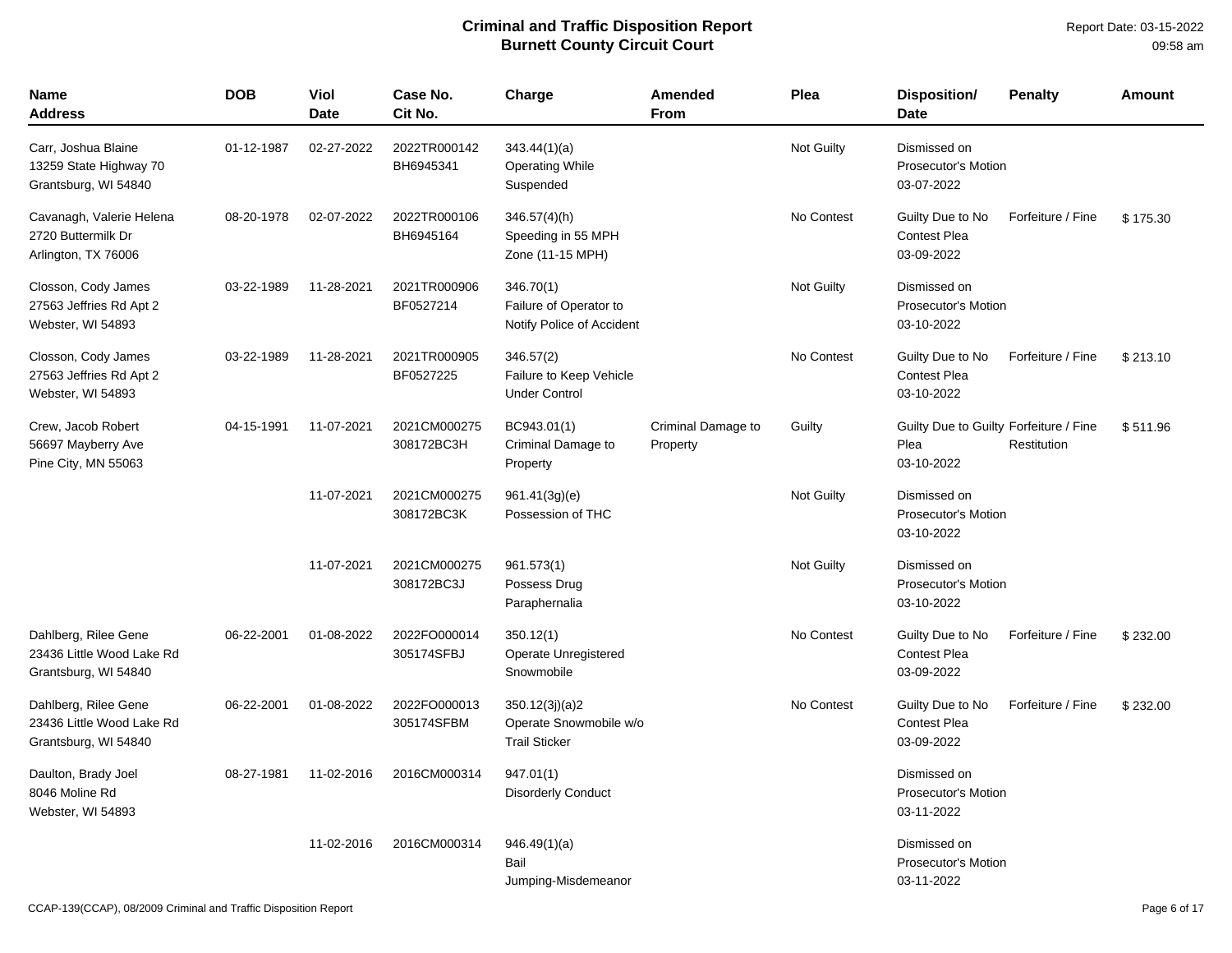| Name<br>Address                                                                    | <b>DOB</b> | Viol<br><b>Date</b> | Case No.<br>Cit No.        | Charge                                                            | <b>Amended</b><br>From | Plea              | <b>Disposition/</b><br><b>Date</b>                       | <b>Penalty</b>    | Amount   |
|------------------------------------------------------------------------------------|------------|---------------------|----------------------------|-------------------------------------------------------------------|------------------------|-------------------|----------------------------------------------------------|-------------------|----------|
| Daulton, Brady Joel<br>2013 Hamshire Lane<br>Lakeville, MN 55044                   | 08-27-1981 | 04-15-2016          | 2016CM000108               | 947.01(1)<br><b>Disorderly Conduct</b>                            |                        | <b>Not Guilty</b> | Dismissed on<br><b>Prosecutor's Motion</b><br>03-11-2022 |                   |          |
| Daulton, Brady Joel<br>8046 Moline Rd<br>Webster, WI 54893                         | 08-27-1981 | 09-08-2016          | 2016CM000247<br>30801NLHKR | 947.01(1)<br><b>Disorderly Conduct</b>                            |                        |                   | Dismissed on<br><b>Prosecutor's Motion</b><br>03-11-2022 |                   |          |
|                                                                                    |            | 09-08-2016          | 2016CM000247<br>30801NLHKS | 947.01(1)<br><b>Disorderly Conduct</b>                            |                        |                   | Dismissed on<br><b>Prosecutor's Motion</b><br>03-11-2022 |                   |          |
| Dettman, Kristin Kay<br>29640 Long Lake Rd<br>Danbury, WI 54830                    | 06-19-1969 | 11-21-2021          | 2021TR000865<br>BF0527166  | 346.70(1)<br>Failure of Operator to<br>Notify Police of Accident  |                        | No Contest        | Guilty Due to No<br><b>Contest Plea</b><br>03-07-2022    | Forfeiture / Fine | \$389.50 |
| Dzik, Greg George<br>283 Wyoming St E<br>Saint Paul, MN 55107                      | 02-20-1981 | 01-22-2022          | 2022FO000018<br>D650F2KRCS | NR20.06(9)<br><b>Fish With Unattended</b><br>Lines                |                        | No Contest        | Guilty Due to No<br><b>Contest Plea</b><br>03-09-2022    | Forfeiture / Fine | \$182.70 |
| Einberger, Ryan Joseph<br>7637 Cemetery Rd<br>Siren, WI 54872                      | 08-21-1992 | 02-05-2022          | 2022TR000099<br>BH6945142  | 341.04(1)<br>Non-Registration of<br>Vehicle - Auto <10,000<br>lbs |                        | No Contest        | Guilty Due to No<br><b>Contest Plea</b><br>03-09-2022    | Forfeiture / Fine | \$175.30 |
| Fogelberg, Elizabeth Irene<br>412 E County Highway B # 109<br>Shell Lake, WI 54871 | 02-10-2002 | 02-06-2022          | 2022TR000100<br>BH6945153  | $346.57(4)$ (h)<br>Speeding in 55 MPH<br>Zone (16-19 MPH)         |                        | No Contest        | Guilty Due to No<br><b>Contest Plea</b><br>03-09-2022    | Forfeiture / Fine | \$200.50 |
| Fritz, Sandra Lyn<br>25684 Emerson<br>Webster, WI 54893                            | 11-01-1967 | 02-01-2022          | 2022TR000093<br>BD6248174  | 343.05(3)(a)<br>Operate w/o Valid<br>License (1st Violation)      |                        | No Contest        | Guilty Due to No<br><b>Contest Plea</b><br>03-09-2022    | Forfeiture / Fine | \$200.50 |
| Gorr, Todd Jason<br>248 Hurley St E<br>West Saint Paul, MN 55118                   | 12-02-1972 | 01-22-2022          | 2022FO000020<br>D650F2KRCP | 29.024(1)<br>Fish without License - R                             |                        | No Contest        | Guilty Due to No<br><b>Contest Plea</b><br>03-09-2022    | Forfeiture / Fine | \$232.90 |
| Gorr, Randy Troy<br>656 21st Ave N<br>South Saint Paul. MN 55075                   | 09-15-1975 | 01-22-2022          | 2022FO000019<br>D650F2KRCR | 29.024(1)<br>Fish without License - R                             |                        | No Contest        | Guilty Due to No<br><b>Contest Plea</b><br>03-09-2022    | Forfeiture / Fine | \$232.90 |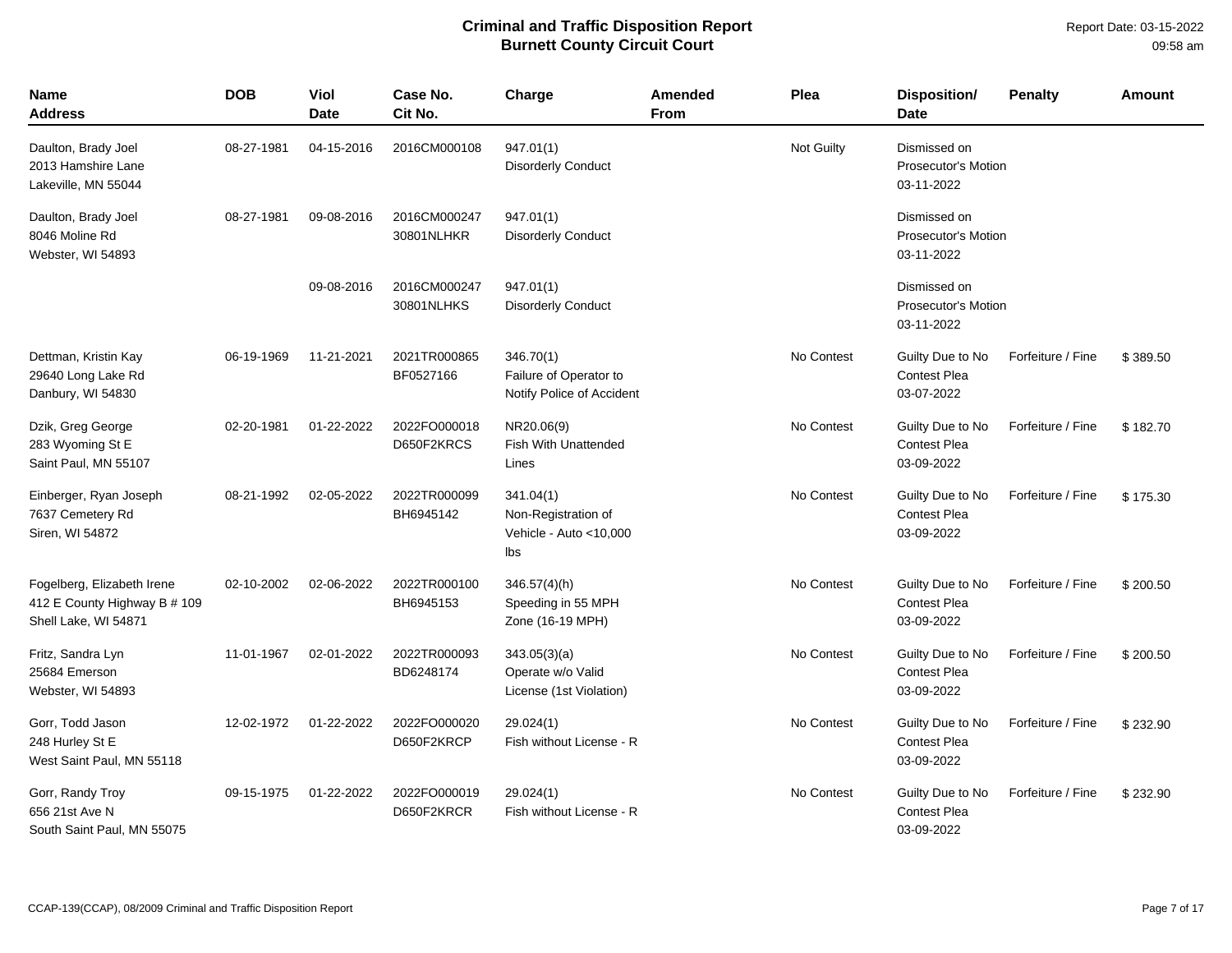| <b>Name</b><br><b>Address</b>                                                 | <b>DOB</b> | Viol<br><b>Date</b> | Case No.<br>Cit No.        | Charge                                                                          | Amended<br><b>From</b> | Plea       | <b>Disposition/</b><br><b>Date</b>                           | <b>Penalty</b>        | <b>Amount</b> |
|-------------------------------------------------------------------------------|------------|---------------------|----------------------------|---------------------------------------------------------------------------------|------------------------|------------|--------------------------------------------------------------|-----------------------|---------------|
| Haakenson, Tyler Jay<br>70987 Hwy 61<br>Lake City, MN 55041                   | 08-06-1990 | 10-14-2021          | 2021CF000294               | 961.41(3g)(g)<br>Possession of<br>Methamphetamine                               |                        | Not Guilty | <b>Charge Dismissed</b><br>but Read In<br>03-10-2022         |                       |               |
|                                                                               |            | 10-14-2021          | 2021CF000294               | 961.41(3g)(e)<br>Possession of THC (2nd+<br>Offense)                            |                        | Guilty     | Guilty Due to Guilty Probation, Sent<br>Plea<br>03-10-2022   | Imposed<br>Local Jail | \$518.00      |
| Haler, Lisa Lynn<br>1118 Forest Mills Rd<br>Waukon, IA 52172                  | 03-05-1981 | 12-15-2021          | 2021TR000930<br>BF0527295  | 343.05(3)(a)<br>Operate w/o Valid<br>License (1st Violation)                    |                        | No Contest | Guilty Due to No<br><b>Contest Plea</b><br>03-09-2022        | Forfeiture / Fine     | \$200.50      |
| Harmon, Amy Lynn<br>23688 Soderbeck Rd<br>Grantsburg, WI 54840                | 10-15-2002 | 01-18-2022          | 2022TR000059<br>BH0029842  | 346.57(4)(h)<br>Speeding in 55 MPH<br>Zone (11-15 MPH)                          |                        | No Contest | Guilty Due to No<br>Contest Plea<br>03-09-2022               | Forfeiture / Fine     | \$175.30      |
| Heckler, Amy Elizabeth<br>29741 Oaks Ct<br>Danbury, WI 54830                  | 08-01-1982 | 01-11-2022          | 2022TR000038<br>BH9443114  | 346.57(4)(h)<br>Speeding in 55 MPH<br>Zone (16-19 MPH)                          |                        | No Contest | Guilty Due to No<br><b>Contest Plea</b><br>03-09-2022        | Forfeiture / Fine     | \$200.50      |
| Hill, Howard<br>107 3rd St # 1<br>Sandstone, MN 55072                         | 09-23-1974 | 12-17-2021          | 2021TR000942<br>BF0527306  | 343.05(3)(a)<br>Operate w/o Valid<br>License (1st Violation)                    |                        | No Contest | Guilty Due to No<br><b>Contest Plea</b><br>03-09-2022        | Forfeiture / Fine     | \$200.50      |
| Hill, Howard<br>107 3rd St # 1<br>Sandstone, MN 55072                         | 09-23-1974 | 12-17-2021          | 2021TR000941<br>BF0527310  | 341.61(2)<br>Display Unauth. Veh.<br><b>Registration Plate</b>                  |                        | No Contest | Guilty Due to No<br><b>Contest Plea</b><br>03-09-2022        | Forfeiture / Fine     | \$238.30      |
| Hille, Chaz Michael<br>15243 W Nelson Lake Rd Lot 1<br>Hayward, WI 54843-5362 | 10-03-1994 | 07-31-2021          | 2021CF000261<br>KR80J07DCS | 946.49(1)(b)<br>Bail Jumping-Felony                                             |                        | Not Guilty | Dismissed on<br><b>Prosecutor's Motion</b><br>03-10-2022     |                       |               |
|                                                                               |            | 07-31-2021          | 2021CF000261               | 946.49(1)(b)<br><b>Bail Jumping-Felony</b>                                      |                        | Not Guilty | Dismissed on<br>Prosecutor's Motion<br>03-10-2022            |                       |               |
|                                                                               |            | 07-31-2021          | 2021CF000261<br>KR80J07DCQ | 961.41(3g)(e)<br>Possession of THC<br>[939.05 - PTAC, as a<br>Party to a Crime] |                        | Guilty     | Guilty Due to Guilty Forfeiture / Fine<br>Plea<br>03-10-2022 | Costs                 | \$500.00      |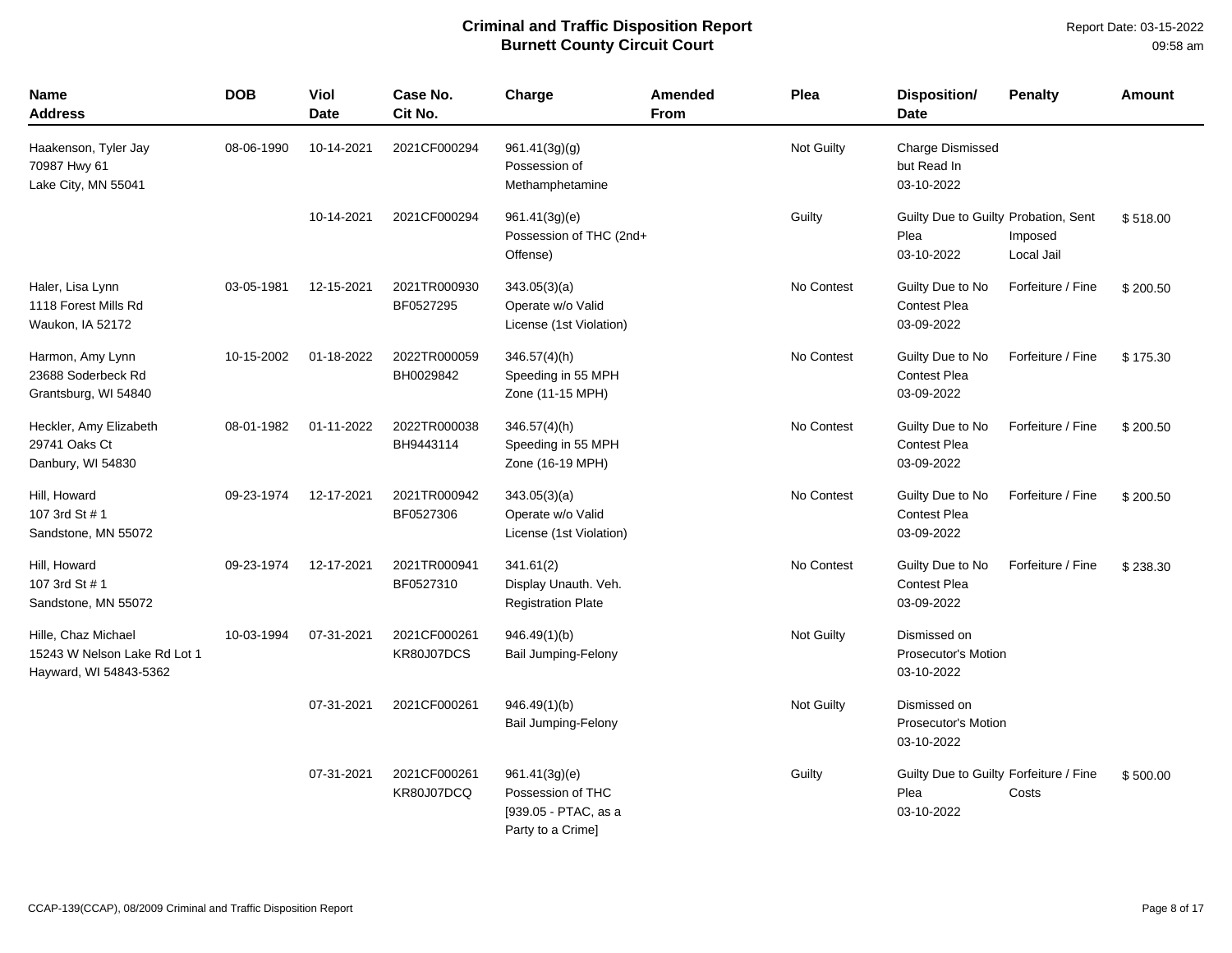| <b>Name</b><br>Address                                                | <b>DOB</b> | <b>Viol</b><br><b>Date</b> | Case No.<br>Cit No.        | Charge                                                                                   | <b>Amended</b><br><b>From</b>    | Plea              | <b>Disposition/</b><br><b>Date</b>                         | <b>Penalty</b>        | <b>Amount</b> |
|-----------------------------------------------------------------------|------------|----------------------------|----------------------------|------------------------------------------------------------------------------------------|----------------------------------|-------------------|------------------------------------------------------------|-----------------------|---------------|
|                                                                       |            | 07-31-2021                 | 2021CF000261<br>KR80J07DCR | 961.573(1)<br>Possess Drug<br>Paraphernalia<br>[939.05 - PTAC, as a<br>Party to a Crime] |                                  | Not Guilty        | Dismissed on<br><b>Prosecutor's Motion</b><br>03-10-2022   |                       |               |
| Hoff, Ronald Wanye<br>516 Cottonwood Ln<br>Amery, WI 54001            | 10-06-1966 | 07-10-2021                 | 2021TR000564<br>BG5448214  | 341.62<br>Display False Vehicle<br><b>Registration Plate</b>                             |                                  | Not Guilty        | <b>Charge Dismissed</b><br>but Read In<br>03-10-2022       |                       |               |
| Hoff, Ronald Wayne<br>516 Cottonwood Lane<br>Amery, WI 54001          | 10-06-1966 | 07-09-2021                 | 2021CF000214               | 961.41(3g)(d)<br>Possess<br>Amphetamine/LSD/Psilocin                                     | Possession of<br>Methamphetamine | Guilty            | Guilty Due to Guilty Probation, Sent<br>Plea<br>03-10-2022 | Imposed<br>Local Jail | \$443.00      |
|                                                                       |            | 07-10-2021                 | 2021CF000214<br>3080H6RP7V | 961.573(1)<br>Possess Drug<br>Paraphernalia                                              |                                  | <b>Not Guilty</b> | <b>Charge Dismissed</b><br>but Read In<br>03-10-2022       |                       |               |
| Hoff, Ronald Wanye<br>516 Cottonwood Ln<br>Amery, WI 54001            | 10-06-1966 | 07-10-2021                 | 2021TR000565<br>BG5448203  | 343.44(1)(a)<br><b>Operating While</b><br>Suspended                                      |                                  | Not Guilty        | <b>Charge Dismissed</b><br>but Read In<br>03-10-2022       |                       |               |
| Hooverson, Jacob Daniel<br>7456 Cedar St W<br>Webster, WI 54893       | 12-04-1994 | 01-27-2022                 | 2022FO000036<br>D650B7D78W | 350.12(3j)(a)2<br>Operate Snowmobile w/o<br><b>Trail Sticker</b>                         |                                  | No Contest        | Guilty Due to No<br><b>Contest Plea</b><br>03-09-2022      | Forfeiture / Fine     | \$232.00      |
| Jackson, Angelica Lavonne<br>7720 Johnson St # 205<br>Siren, WI 54872 | 07-27-1974 | 12-12-2021                 | 2021TR000925<br>BF0527273  | 343.44(1)(a)<br><b>Operating While</b><br>Suspended                                      |                                  | No Contest        | Guilty Due to No<br><b>Contest Plea</b><br>03-09-2022      | Forfeiture / Fine     | \$200.50      |
| Johnson, John Richard<br>9530 10th Street Ln N<br>Lake Elmo, MN 55042 | 06-19-1964 | 01-22-2022                 | 2022FO000021<br>D650B7D78R | 350.12(3j)(a)2<br>Operate Snowmobile w/o<br><b>Trail Sticker</b>                         |                                  | No Contest        | Guilty Due to No<br><b>Contest Plea</b><br>03-09-2022      | Forfeiture / Fine     | \$232.00      |
| Jones, Riley Clifford<br>6445 State Road 70<br>Siren, WI 54872        | 11-18-2003 | 12-23-2021                 | 2022TR000014<br>BH6700621  | 343.44(1)(a)<br><b>Operating While</b><br>Suspended                                      |                                  | No Contest        | Guilty Due to No<br><b>Contest Plea</b><br>03-09-2022      | Forfeiture / Fine     | \$200.50      |
| Keith, Eric Michael<br>22478 State Road 35<br>Siren, WI 54872         | 10-05-1991 | 01-15-2022                 | 2022TR000054<br>BH0029820  | $346.57(4)$ (h)<br>Speeding in 55 MPH<br>Zone (16-19 MPH)                                |                                  | No Contest        | Guilty Due to No<br><b>Contest Plea</b><br>03-09-2022      | Forfeiture / Fine     | \$200.50      |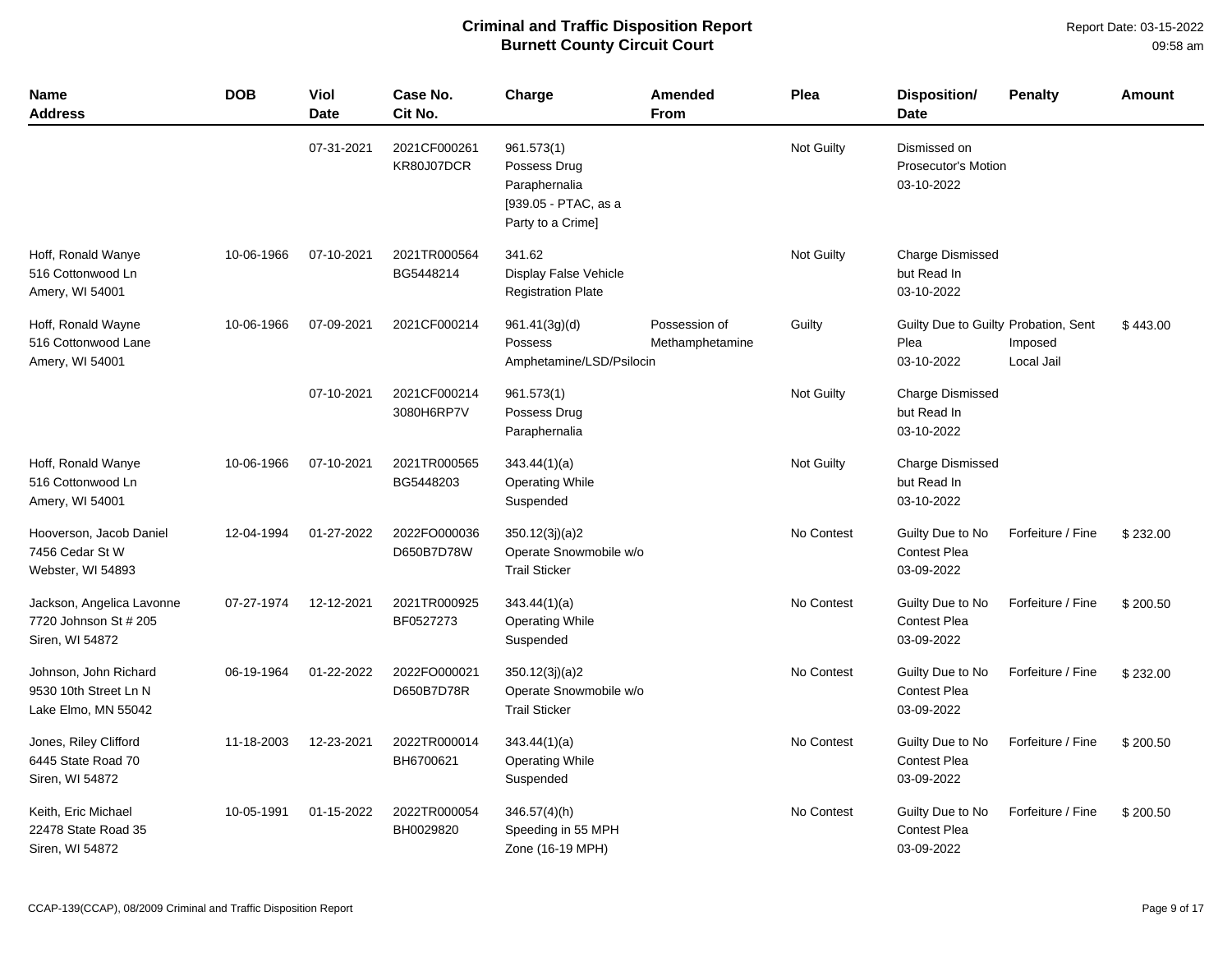| <b>Name</b><br><b>Address</b>                                        | <b>DOB</b> | Viol<br><b>Date</b> | Case No.<br>Cit No.        | Charge                                                                                           | Amended<br><b>From</b> | Plea       | <b>Disposition/</b><br><b>Date</b>                      | <b>Penalty</b>          | <b>Amount</b> |
|----------------------------------------------------------------------|------------|---------------------|----------------------------|--------------------------------------------------------------------------------------------------|------------------------|------------|---------------------------------------------------------|-------------------------|---------------|
| Kenimer, Travis Frank<br>24565 County Road N<br>Webster, WI 54893    | 09-15-1993 | 01-25-2022          | 2022TR000062<br>BH0029875  | 347.48(2m)(b)<br>Vehicle Operator<br><b>Fail/Wear Seat Belt</b>                                  |                        | No Contest | Guilty Due to No<br><b>Contest Plea</b><br>03-09-2022   | Forfeiture / Fine       | \$10.00       |
| Kerce, James Mitchell<br>5411 County Road X<br>Webster, WI 54893     | 04-06-1989 | 01-01-2022          | 2022TR000025<br>BG7327176  | 346.70(1)<br>Failure of Occupant to<br>Notify Police of Accident                                 |                        | No Contest | Guilty Due to No<br>Contest Plea<br>03-09-2022          | Forfeiture / Fine       | \$389.50      |
| Kitchenmaster, Taylor M<br>26588 Sturgeon Ave N<br>Webster, WI 54893 | 05-16-2004 | 12-19-2021          | 2022FO000026               | BC961.41(3g)(e)<br>Possession of Marijuana                                                       |                        | No Contest | Guilty Due to No<br><b>Contest Plea</b><br>03-09-2022   | Forfeiture / Fine       | \$263.50      |
|                                                                      |            | 12-19-2021          | 2022FO000026               | BC961.573(1)<br>Possess Drug<br>Paraphernalia                                                    |                        |            | <b>Charge Dismissed</b><br>but Read In<br>03-09-2022    |                         |               |
| Kitchenmaster, Dale Alan<br>8425 N Bass Lake Rd<br>Danbury, WI 54830 | 08-16-1985 | 10-07-2018          | 2018CM000296<br>3080DWMM75 | 961.41(3g)(e)<br>Possession of THC                                                               |                        | Guilty     | Guilty Due to Guilty Local Jail<br>Plea<br>12-12-2019   |                         | \$443.00      |
|                                                                      |            | 10-07-2018          | 2018CM000296<br>3080DWMM77 | 961.573(1)<br>Possess Drug<br>Paraphernalia                                                      |                        |            | <b>Charge Dismissed</b><br>but Read In<br>12-12-2019    |                         |               |
|                                                                      |            | 10-07-2018          | 2018CM000296<br>3080DWMM76 | 946.49(1)(a)<br>Bail<br>Jumping-Misdemeanor                                                      |                        | Guilty     | Guilty Due to Guilty Local Jail<br>Plea<br>12-12-2019   |                         | \$443.00      |
| Laduke, Andrea Mae<br>7356 Fir St E<br>Webster, WI 54893             | 06-21-1993 | 11-30-2020          | 2021CF000141               | 961.41(1)(e)1<br>Manuf/Deliver<br>Amphetamine(<=3g)<br>[939.05 - PTAC, as a<br>Party to a Crime] |                        | Guilty     | Guilty Due to Guilty State Prison<br>Plea<br>11-18-2021 | Extended<br>Supervision | \$500.00      |
| Laduke, Andrea Mae<br>7356 Fir St E<br>Webster, WI 54893             | 06-21-1993 | 11-09-2020          | 2021CF000072               | 961.41(1)(e)1<br>Manuf/Deliver<br>Amphetamine(<=3g)<br>[939.05 - PTAC, as a<br>Party to a Crime] |                        | Guilty     | Guilty Due to Guilty State Prison<br>Plea<br>11-18-2021 | Extended<br>Supervision | \$500.00      |
| Laduke, Andrea Mae<br>7356 Fir St E<br>Webster, WI 54893             | 06-21-1993 | 06-01-2021          | 2021CF000180               | 946.49(1)(b)<br>Bail Jumping-Felony                                                              |                        | Guilty     | Guilty Due to Guilty State Prison<br>Plea<br>11-18-2021 | Extended<br>Supervision | \$250.00      |

CCAP-139(CCAP), 08/2009 Criminal and Traffic Disposition Report Page 10 of 17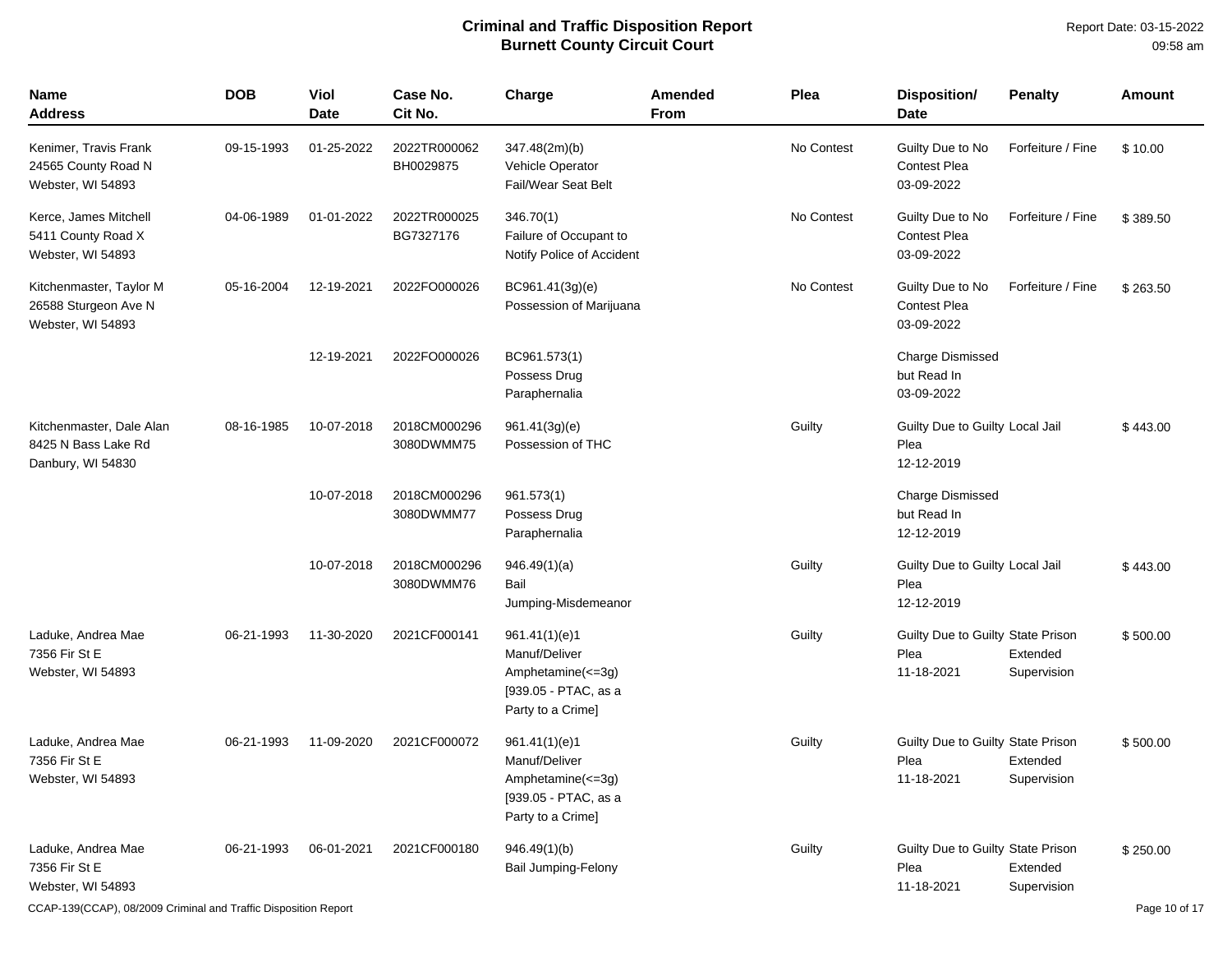Report Date: 03-15-2022 09:58 am

| <b>Name</b><br><b>Address</b>                                                      | <b>DOB</b> | <b>Viol</b><br><b>Date</b> | Case No.<br>Cit No.        | Charge                                                           | Amended<br>From | Plea       | Disposition/<br><b>Date</b>                              | <b>Penalty</b>          | <b>Amount</b> |
|------------------------------------------------------------------------------------|------------|----------------------------|----------------------------|------------------------------------------------------------------|-----------------|------------|----------------------------------------------------------|-------------------------|---------------|
|                                                                                    |            | 06-01-2021                 | 2021CF000180               | 946.49(1)(b)<br>Bail Jumping-Felony                              |                 | Not Guilty | <b>Charge Dismissed</b><br>but Read In<br>11-18-2021     |                         |               |
|                                                                                    |            | 06-01-2021                 | 2021CF000180               | 946.49(1)(b)<br><b>Bail Jumping-Felony</b>                       |                 | Not Guilty | <b>Charge Dismissed</b><br>but Read In<br>11-18-2021     |                         |               |
|                                                                                    |            | 06-01-2021                 | 2021CF000180               | 946.49(1)(b)<br>Bail Jumping-Felony                              |                 | Guilty     | Guilty Due to Guilty State Prison<br>Plea<br>11-18-2021  | Extended<br>Supervision | \$250.00      |
|                                                                                    |            | 06-01-2021                 | 2021CF000180               | 946.49(1)(b)<br><b>Bail Jumping-Felony</b>                       |                 | Not Guilty | <b>Charge Dismissed</b><br>but Read In<br>11-18-2021     |                         |               |
|                                                                                    |            | 06-01-2021                 | 2021CF000180               | 946.49(1)(b)<br>Bail Jumping-Felony                              |                 | Not Guilty | <b>Charge Dismissed</b><br>but Read In<br>11-18-2021     |                         |               |
| Longnecker, Richard Lee<br>16964 Potomac St Ne<br>Forest Lake, MN 55025            | 09-23-1958 | 01-31-2022                 | 2022TR000081<br>BH9443781  | $346.57(4)$ (h)<br>Speeding in 55 MPH<br>Zone (11-15 MPH)        |                 | No Contest | Guilty Due to No<br><b>Contest Plea</b><br>03-09-2022    | Forfeiture / Fine       | \$175.30      |
| Maksimov, Max<br>15132 Cherry Ln<br>Burnsville, MN 55306                           | 09-28-1979 | 01-22-2022                 | 2022FO000023<br>D650B7D78S | 350.12(3j)(a)2<br>Operate Snowmobile w/o<br><b>Trail Sticker</b> |                 | No Contest | Guilty Due to No<br><b>Contest Plea</b><br>03-09-2022    | Forfeiture / Fine       | \$232.00      |
| Martin, Brian Keith<br>c/o C. Martin<br>1827 - 295th Street<br>Mora, MN 55051-6249 | 06-06-1971 | 04-18-2003                 | 2003CM000139               | 940.19(1)<br>Battery<br>$[968.075(1)(a) -$ Domestic<br>Abuse]    |                 | Not Guilty | Dismissed on<br><b>Prosecutor's Motion</b><br>03-07-2022 |                         |               |
| Martin, Brian Keith<br>1827 295th Street<br>C/o C. Martin<br>Mora, MN 55051-6249   | 06-06-1971 | 10-03-2007                 | 2007CM000432               | 946.49(1)(a)<br>Bail<br>Jumping-Misdemeanor                      |                 |            | Dismissed on<br><b>Prosecutor's Motion</b><br>03-07-2022 |                         |               |
| Matrious, Cheyenne Marie<br>31849 Pansy Landing Rd<br>Danbury, WI 54830            | 06-23-1995 | 01-28-2022                 | 2022FO000037<br>4Z8043FP4J | 947.01(1)<br>Disorderly Conduct -<br>County/Municipality         |                 | No Contest | Guilty Due to No<br><b>Contest Plea</b><br>03-09-2022    | Forfeiture / Fine       | \$150.00      |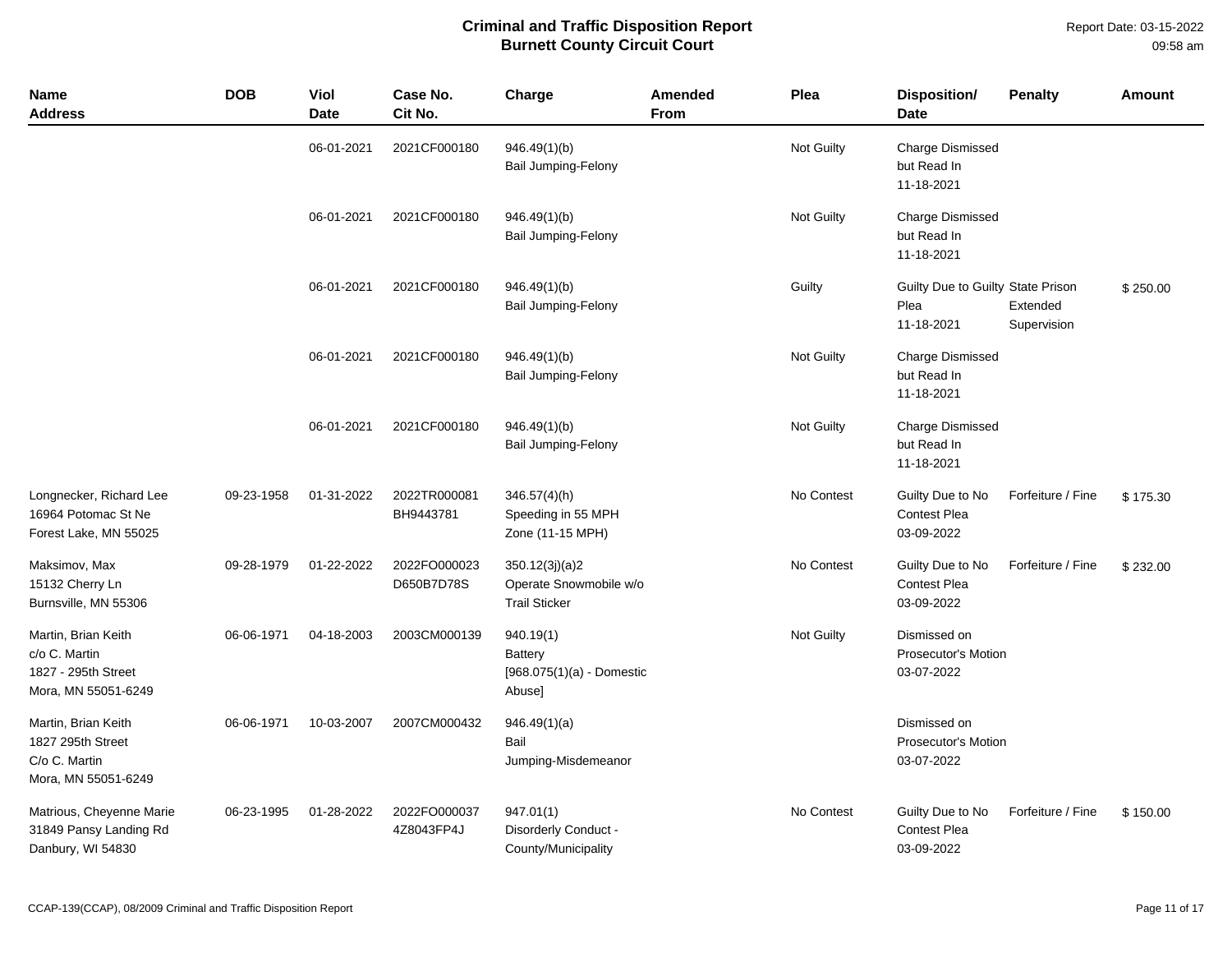| Name<br><b>Address</b>                                                 | <b>DOB</b> | Viol<br><b>Date</b> | Case No.<br>Cit No.        | Charge                                                                         | Amended<br><b>From</b>          | Plea              | Disposition/<br><b>Date</b>                                  | <b>Penalty</b>        | <b>Amount</b> |
|------------------------------------------------------------------------|------------|---------------------|----------------------------|--------------------------------------------------------------------------------|---------------------------------|-------------------|--------------------------------------------------------------|-----------------------|---------------|
| Mc Gannon, Timothy David<br>8353 Greentree Trl<br>Danbury, WI 54830    | 09-25-1962 | 11-14-2021          | 2021TR000890<br>BG5449942  | 346.57(2)<br>Failure to Keep Vehicle<br><b>Under Control</b>                   |                                 | No Contest        | Guilty Due to No<br><b>Contest Plea</b><br>03-09-2022        | Forfeiture / Fine     | \$213.10      |
| Mc Gannon, Timothy David<br>8353 Greentree Trl<br>Danbury, WI 54830    | 09-25-1962 | 11-14-2021          | 2021TR000889<br>BG5449953  | 346.57(3)<br>Driving Too Fast for<br>Conditions                                |                                 | No Contest        | Guilty Due to No<br><b>Contest Plea</b><br>03-09-2022        | Forfeiture / Fine     | \$213.10      |
| McFaggen, Gerald Eugene<br>23855 County Road H<br>Shell Lake, WI 54871 | 09-17-1978 | 01-24-2022          | 2022CF000034               | 961.41(3g)(g)<br>Possession of<br>Methamphetamine                              |                                 |                   | <b>Charge Dismissed</b><br>but Read In<br>03-07-2022         |                       |               |
|                                                                        |            | 01-24-2022          | 2022CF000034               | 961.573(1)<br>Possess Drug<br>Paraphernalia                                    |                                 |                   | Charge Dismissed<br>but Read In<br>03-07-2022                |                       |               |
| McFaggen, Gerald Eugene<br>4024 Ojibwa Dr<br>Hertel, WI 54845          | 09-17-1978 | 07-20-2021          | 2021CM000227<br>3080H6RP7X | 961.573(1)<br>Possess Drug<br>Paraphernalia                                    |                                 | Guilty            | Guilty Due to Guilty Probation, Sent<br>Plea<br>03-07-2022   | Imposed<br>Local Jail | \$200.00      |
| McFaggen, Gerald Eugene<br>4024 Ojibwa Dr<br>Hertel, WI 54845          | 09-17-1978 | 10-15-2021          | 2021CM000262               | 961.573(1)<br>Possess Drug<br>Paraphernalia                                    |                                 | Guilty            | Guilty Due to Guilty Probation, Sent<br>Plea<br>03-07-2022   | Imposed<br>Local Jail | \$200.00      |
| McFaggen, Gerald Eugene<br>110 Hazel St<br>Spooner, WI 54801           | 09-17-1978 | 08-06-2021          | 2021CF000271               | 961.41(3g)(d)<br>Possess<br>Amphetamine/LSD/Psilocin                           | Possession of Narcotic<br>Drugs | Guilty            | Guilty Due to Guilty Probation, Sent<br>Plea<br>03-07-2022   | Imposed<br>Local Jail | \$443.00      |
| Mcgovern, David Shawn<br>14659 State Rd 70<br>Grantsburg, WI 54840     | 06-25-1979 | 05-11-2021          | 2021CT000055<br>BG5448262  | BC343.18(1)<br>No Valid Driver's License License (2nd w/in 3 yrs)<br>on Person | Operate w/o Valid               | Guilty            | Guilty Due to Guilty Forfeiture / Fine<br>Plea<br>03-10-2022 |                       | \$400.00      |
| Meline, Jack Howard<br>14754 Bistram Road<br>Grantsburg, WI 54840      | 08-04-1959 | 05-31-2003          | 2003CT000061<br>D765743-6  | 343.44(1)(b)<br>Operating While Revoked                                        |                                 | <b>Not Guilty</b> | Dismissed on<br><b>Prosecutor's Motion</b><br>03-07-2022     |                       |               |
| Meline, Jack Howard<br>14754 Bistram Road<br>Grantsburg, WI 54840      | 08-04-1959 | 11-11-2000          | 2003CM000660               | 943.24(1)<br><b>Issue of Worthless</b><br>Checks(<=\$1000)                     |                                 |                   | Dismissed on<br><b>Prosecutor's Motion</b><br>03-07-2022     |                       |               |
| Miller, Chevy Shawn<br>201 7th Ave W<br>Minong, WI 54859               | 12-12-2002 | 12-18-2021          | 2021TR000949<br>BH6700610  | 343.44(1)(a)<br><b>Operating While</b><br>Suspended                            |                                 | No Contest        | Guilty Due to No<br><b>Contest Plea</b><br>03-09-2022        | Forfeiture / Fine     | \$200.50      |

CCAP-139(CCAP), 08/2009 Criminal and Traffic Disposition Report Page 12 of 17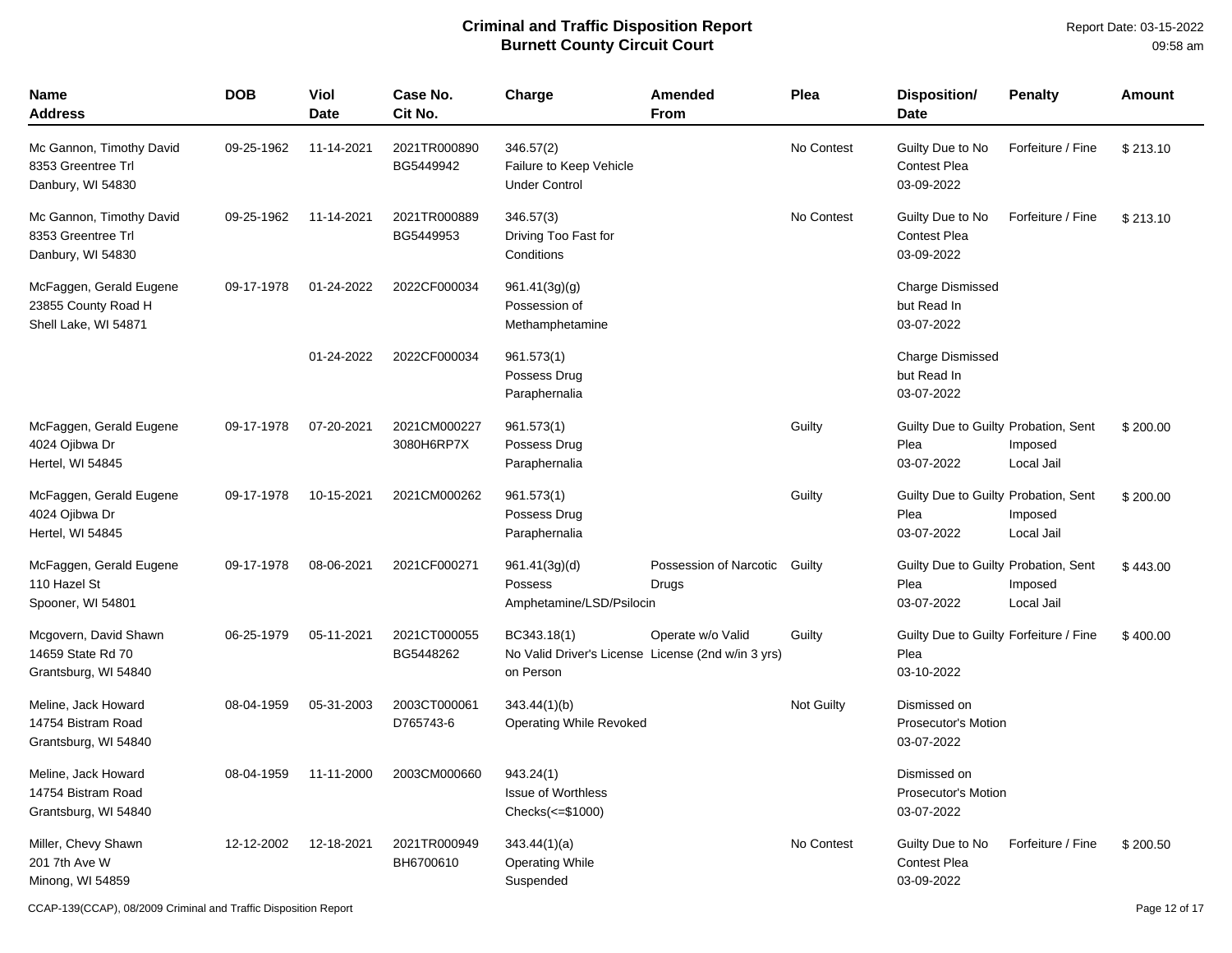| Name<br><b>Address</b>                                                    | <b>DOB</b> | Viol<br><b>Date</b> | Case No.<br>Cit No.        | Charge                                                               | Amended<br><b>From</b> | Plea              | Disposition/<br><b>Date</b>                              | <b>Penalty</b>    | Amount   |
|---------------------------------------------------------------------------|------------|---------------------|----------------------------|----------------------------------------------------------------------|------------------------|-------------------|----------------------------------------------------------|-------------------|----------|
| Mitchell, Susan Kay<br>303 3rd Avenue West<br>Duluth, MN 55802            | 11-26-1957 | 10-22-2003          | 2003CM000652               | 946.49(1)(a)<br>Bail<br>Jumping-Misdemeanor                          |                        |                   | Dismissed on<br><b>Prosecutor's Motion</b><br>03-07-2022 |                   |          |
| Mitchell, Susan Kay<br>303 3rd Avenue West<br>Duluth, MN 55802            | 11-26-1957 | 10-10-2003          | 2003CM000590               | 943.50(1m)(b)<br><b>Retail Theft-Intentionally</b><br>Take(<=\$2500) |                        |                   | Dismissed on<br><b>Prosecutor's Motion</b><br>03-07-2022 |                   |          |
| Morgan, Shawn Micheal<br>7128 County Road A<br>Webster, WI 54893          | 05-19-1977 | 11-26-2021          | 2021TR000886<br>BG9064392  | 343.05(3)(a)<br>Operate w/o Valid<br>License (1st Violation)         |                        | No Contest        | Guilty Due to No<br><b>Contest Plea</b><br>03-09-2022    | Forfeiture / Fine | \$200.50 |
| Morgan, Michael Joseph<br>431 1st Ave W # 42<br>Bena, MN 56626            | 01-11-1979 | 12-26-2021          | 2022TR000015<br>BH6700632  | 343.05(3)(a)<br>Operate w/o Valid<br>License (1st Violation)         |                        | No Contest        | Guilty Due to No<br>Contest Plea<br>03-09-2022           | Forfeiture / Fine | \$200.50 |
| Mueller, Steven H<br>124 S Loomis St<br>Naperville, IL 60540              | 11-30-1961 | 01-18-2022          | 2022TR000058<br>BH0029831  | $346.57(4)$ (h)<br>Speeding in 55 MPH<br>Zone (16-19 MPH)            |                        | No Contest        | Guilty Due to No<br>Contest Plea<br>03-09-2022           | Forfeiture / Fine | \$200.50 |
| Murza, Phalen Jordan<br>6130 Quinwood Ln N Apt 3302<br>Plymouth, MN 55442 | 10-17-1993 | 01-28-2022          | 2022TR000068<br>BH0029912  | $346.57(4)$ (h)<br>Speeding in 55 MPH<br>Zone (16-19 MPH)            |                        | No Contest        | Guilty Due to No<br><b>Contest Plea</b><br>03-09-2022    | Forfeiture / Fine | \$200.50 |
| Murza, Yaroslav Yaroslavovich<br>19670 Vergus Ave<br>Jordan, MN 55352     | 08-21-1979 | 01-22-2022          | 2022FO000024<br>D650B7D78T | 350.12(3j)(a)2<br>Operate Snowmobile w/o<br><b>Trail Sticker</b>     |                        | No Contest        | Guilty Due to No<br><b>Contest Plea</b><br>03-09-2022    | Forfeiture / Fine | \$232.00 |
| Murza, Phalen Jordan<br>6130 Quinwood Ln N Apt 3302<br>Plymouth, MN 55442 | 10-17-1993 | 01-28-2022          | 2022TR000067<br>BH0029923  | 343.05(3)(a)<br>Operate w/o Valid<br>License b/c Expiration          |                        | No Contest        | Guilty Due to No<br><b>Contest Plea</b><br>03-09-2022    | Forfeiture / Fine | \$162.70 |
| Nelson, David Dornin<br>2702 Townley Cir<br>Atlanta, GA 30340             | 04-25-1963 | 01-28-2022          | 2022FO000038<br>D650B7D78X | 29.024(1)<br>Fish without License - R                                |                        | No Contest        | Guilty Due to No<br><b>Contest Plea</b><br>03-09-2022    | Forfeiture / Fine | \$232.90 |
| Okray, Joseph Andrew<br>23855 County Road H<br>Shell Lake, WI 54871       | 09-18-1956 | 01-20-2022          | 2022FO000027<br>305174SFBK | 350.12(3j)(a)2<br>Operate Snowmobile w/o<br><b>Trail Sticker</b>     |                        | No Contest        | Guilty Due to No<br><b>Contest Plea</b><br>03-09-2022    | Forfeiture / Fine | \$232.00 |
| Parker, Judi Joanne<br>317 S 4th St<br>Luck, WI 54853                     | 08-16-1960 | 09-13-2021          | 2021TR000714<br>BF0527052  | 343.44(1)(b)<br>Operating While Revoked<br>(Forfeiture 2nd)          |                        | <b>Not Guilty</b> | <b>Charge Dismissed</b><br>but Read In<br>03-07-2022     |                   |          |

CCAP-139(CCAP), 08/2009 Criminal and Traffic Disposition Report Page 13 of 17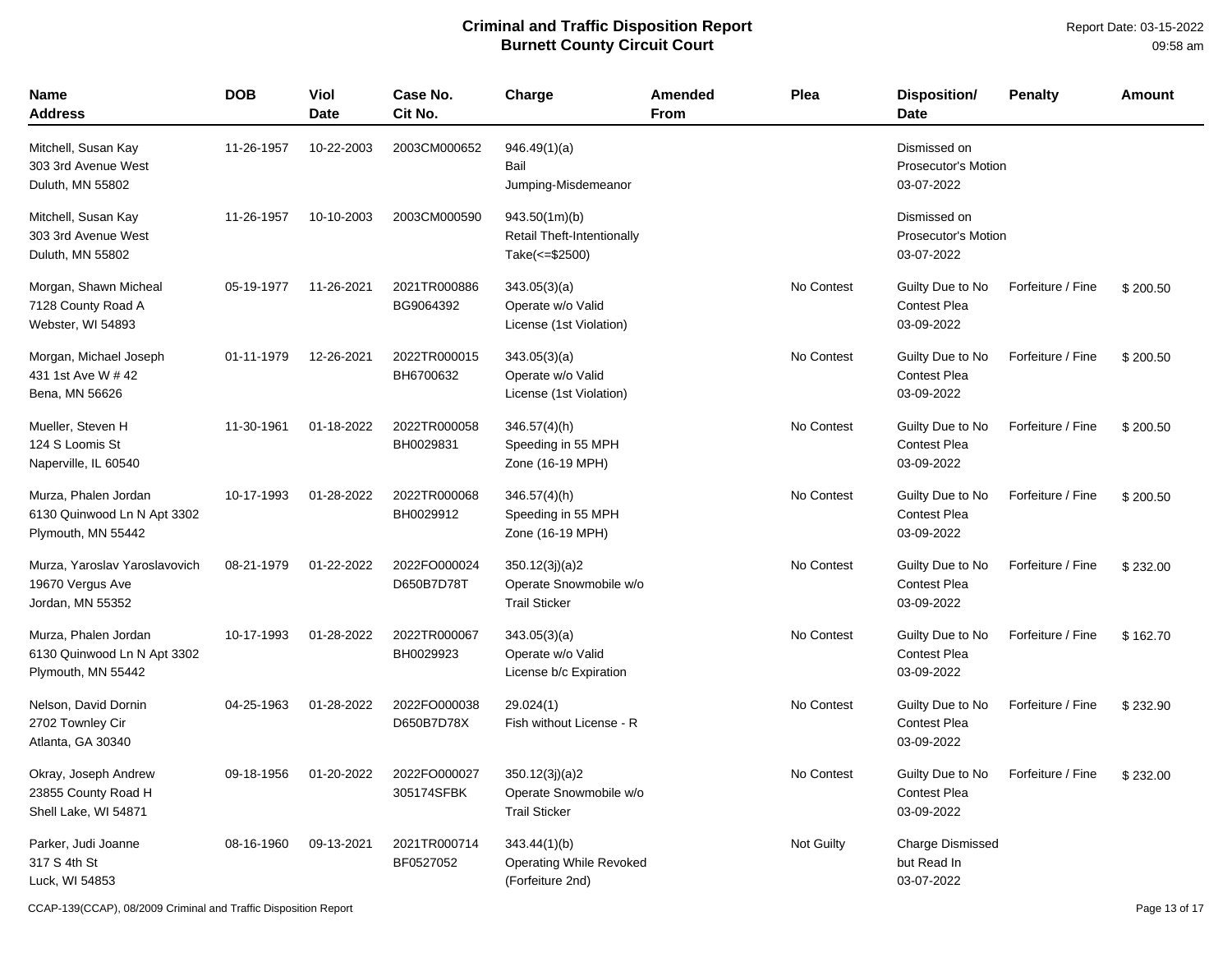| <b>Name</b><br><b>Address</b>                                      | <b>DOB</b> | Viol<br><b>Date</b> | Case No.<br>Cit No.        | Charge                                                                                   | <b>Amended</b><br>From           | Plea       | Disposition/<br><b>Date</b>                                | <b>Penalty</b>    | <b>Amount</b> |
|--------------------------------------------------------------------|------------|---------------------|----------------------------|------------------------------------------------------------------------------------------|----------------------------------|------------|------------------------------------------------------------|-------------------|---------------|
| Parker, Judi Joanne<br>317 S 4th St<br>Luck, WI 54853              | 08-16-1960 | 09-13-2021          | 2021CF000272               | 961.41(3g)(d)<br>Possess<br>Amphetamine/LSD/Psilocin<br>[939.05 - Party to a<br>Crime]   | Possession of<br>Methamphetamine | Guilty     | Guilty Due to Guilty Probation, Sent<br>Plea<br>03-07-2022 | Withheld          | \$443.00      |
|                                                                    |            | 09-13-2021          | 2021CF000272<br>308114K1CM | 961.41(3g)(e)<br>Possession of THC<br>[939.05 - PTAC, as a<br>Party to a Crime]          |                                  | Not Guilty | <b>Charge Dismissed</b><br>but Read In<br>03-07-2022       |                   |               |
|                                                                    |            | 09-13-2021          | 2021CF000272<br>308114K1CN | 961.573(1)<br>Possess Drug<br>Paraphernalia<br>[939.05 - PTAC, as a<br>Party to a Crime] |                                  | Not Guilty | Charge Dismissed<br>but Read In<br>03-07-2022              |                   |               |
| Parker, Judi Joanne<br>317 S 4th St<br>Luck, WI 54853              | 08-16-1960 | 09-13-2021          | 2021TR000713<br>BF0527074  | 346.935(2)<br>Possess Open<br>Intoxicants in MV-Driver                                   |                                  | Not Guilty | <b>Charge Dismissed</b><br>but Read In<br>03-07-2022       |                   |               |
| Parker, Judi Joanne<br>317 S 4th St<br>Luck, WI 54853              | 08-16-1960 | 09-13-2021          | 2021TR000715<br>BF0527063  | 344.62(2)<br>Operating motor vehicle<br>w/o proof of insurance                           |                                  | Not Guilty | <b>Charge Dismissed</b><br>but Read In<br>03-07-2022       |                   |               |
| Pitreski, Matthew David<br>5438 State Road 70<br>Webster, WI 54893 | 12-09-2002 | 01-27-2022          | 2022TR000064<br>BH0029890  | 343.44(1)(a)<br><b>Operating While</b><br>Suspended                                      |                                  | No Contest | Guilty Due to No<br><b>Contest Plea</b><br>03-09-2022      | Forfeiture / Fine | \$200.50      |
| Poirier, Chad E<br>334 E Taylor Ave<br>Barron, WI 54812            | 01-26-1976 | 02-05-2022          | 2022FO000047<br>D650B7D78Z | NR20.06(9)<br><b>Fish With Unattended</b><br>Lines                                       |                                  | No Contest | Guilty Due to No<br><b>Contest Plea</b><br>03-09-2022      | Forfeiture / Fine | \$182.70      |
| Polaski, Regina Lynn<br>1317 N 55th St<br>Superior, WI 54880       | 07-29-1986 | 11-20-2021          | 2021TR000880<br>BG5449920  | 343.05(3)(a)<br>Operate w/o Valid<br>License (1st Violation)                             |                                  | No Contest | Guilty Due to No<br><b>Contest Plea</b><br>03-09-2022      | Forfeiture / Fine | \$200.50      |
| Polaski, Regina Lynn<br>1317 N 55th St<br>Superior, WI 54880       | 07-29-1986 | 11-20-2021          | 2021TR000879<br>BG5449931  | 344.62(1)<br>Operating a motor vehicle<br>w/o insurance                                  |                                  | No Contest | Guilty Due to No<br><b>Contest Plea</b><br>03-09-2022      | Forfeiture / Fine | \$200.50      |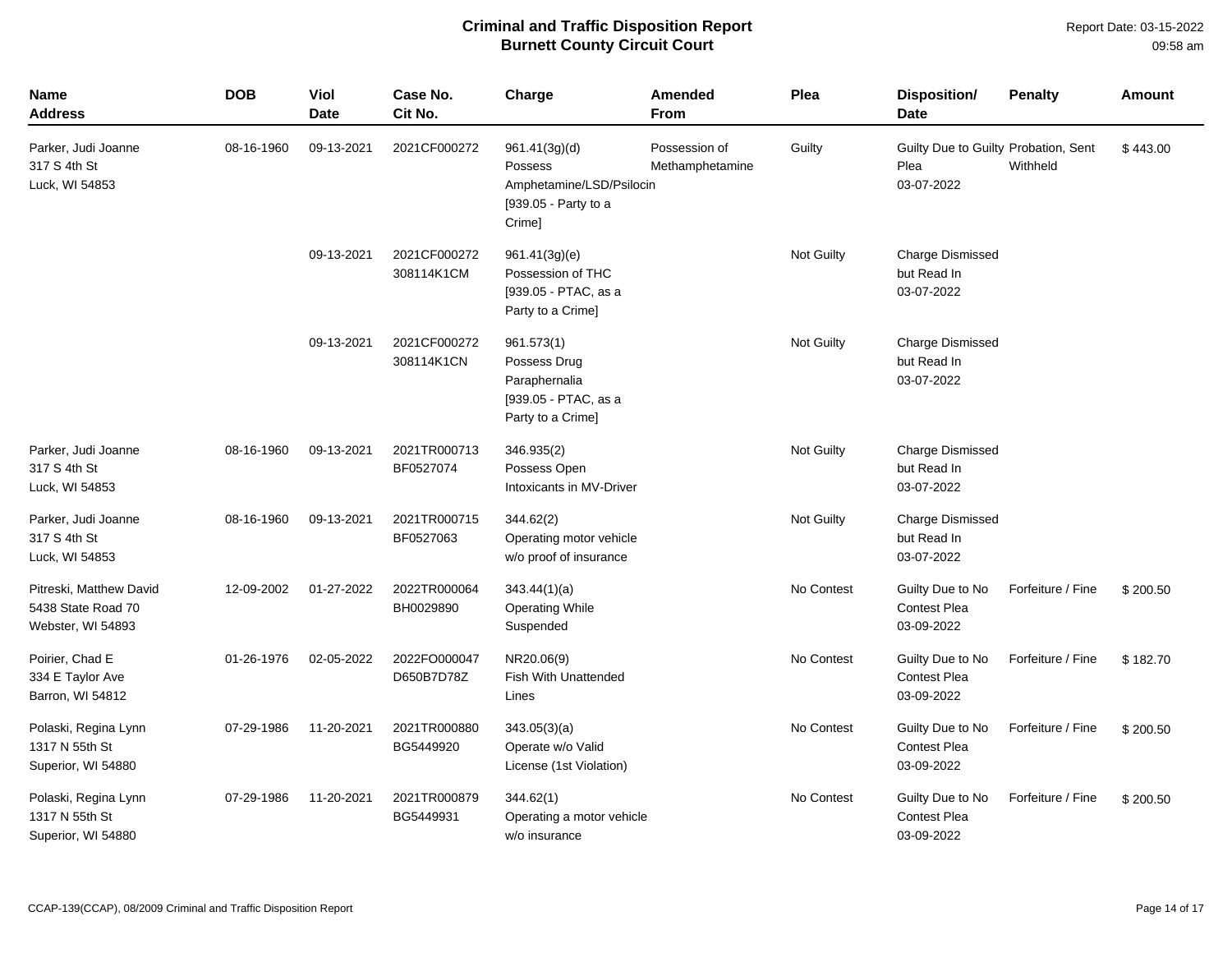| <b>Name</b><br><b>Address</b>                                      | <b>DOB</b> | <b>Viol</b><br><b>Date</b> | Case No.<br>Cit No.        | Charge                                                                      | Amended<br><b>From</b> | Plea       | Disposition/<br><b>Date</b>                              | <b>Penalty</b>                                                               | Amount   |
|--------------------------------------------------------------------|------------|----------------------------|----------------------------|-----------------------------------------------------------------------------|------------------------|------------|----------------------------------------------------------|------------------------------------------------------------------------------|----------|
| Poverud, Joel<br>1315 Hammond Ave # A<br>Superior, WI 54880        | 03-26-1988 | 12-11-2021                 | 2022TR000007<br>BG5450082  | 344.62(1)<br>Operating a motor vehicle<br>w/o insurance                     |                        | No Contest | Guilty Due to No<br><b>Contest Plea</b><br>03-09-2022    | Forfeiture / Fine                                                            | \$200.50 |
| Powell, Troy Thomas<br>22808 West River Rd<br>Grantsburg, WI 54840 | 05-30-1987 | 09-09-2021                 | 2021CF000278               | 940.32(2)<br>Stalking                                                       |                        | No Contest | Guilty Due to No<br><b>Contest Plea</b><br>12-08-2021    | Probation, Sent<br>Imposed<br><b>State Prison</b><br>Extended<br>Supervision | \$518.00 |
|                                                                    |            | 09-09-2021                 | 2021CF000278               | 940.315(1)(b)<br>Misuse of GPS Device -<br>obtain information               |                        | Not Guilty | <b>Charge Dismissed</b><br>but Read In<br>12-08-2021     |                                                                              |          |
| Pream, Leslie Joseph<br>1875 S Lost Lake Rd<br>Danbury, WI 54830   | 03-25-1944 | 11-20-2021                 | 2021FO000382<br>D650B7D78J | NR10.07(2)(a)<br>Place, Use, Hunt Wild<br>Animals with Bait (<5<br>Gallons) |                        | No Contest | Guilty Due to No<br><b>Contest Plea</b><br>03-10-2022    | Forfeiture / Fine                                                            | \$343.50 |
| Rossow, Kayden Michael<br>6751 Pike Bend Rd<br>Webster, WI 54893   | 08-02-2003 | 12-30-2021                 | 2022TR000024<br>BG5450196  | 343.05(3)(a)<br>Operate w/o Valid<br>License (1st Violation)                |                        | No Contest | Guilty Due to No<br><b>Contest Plea</b><br>03-09-2022    | Forfeiture / Fine                                                            | \$200.50 |
| Sahr, Joshua Charles<br>14784 Bistram Rd<br>Grantsburg, WI 54840   | 01-01-1976 | 12-17-2021                 | 2021TR000944<br>BG5450126  | 341.03(1)<br>Operate after Rev/Susp<br>of Registration                      |                        | No Contest | Guilty Due to No<br><b>Contest Plea</b><br>03-09-2022    | Forfeiture / Fine                                                            | \$175.30 |
| Sahr, Joshua Charles<br>14784 Bistram Rd<br>Grantsburg, WI 54840   | 01-01-1976 | 12-17-2021                 | 2021TR000945<br>BG5450115  | 343.44(1)(a)<br><b>Operating While</b><br>Suspended                         |                        | No Contest | Guilty Due to No<br>Contest Plea<br>03-09-2022           | Forfeiture / Fine                                                            | \$200.50 |
| Sax, Quentin Elliot<br>30384 - 4th Ave N<br>Danbury, WI 54830      | 01-20-2004 | 02-04-2022                 | 2022TR000096<br>BH6945083  | $346.57(4)$ (h)<br>Speeding in 55 MPH<br>Zone (25-29 MPH)                   |                        | No Contest | Guilty Due to No<br><b>Contest Plea</b><br>03-09-2022    | Forfeiture / Fine<br><b>DOT License</b><br>Suspended                         | \$250.90 |
| Sayen, Craig Monte<br>806 7th Avenue<br>Shell Lake, WI 54871       | 10-05-1969 | 04-19-2001                 | 2001CM000131               | 946.49(1)(a)<br>Bail<br>Jumping-Misdemeanor                                 |                        |            | Dismissed on<br>Prosecutor's Motion<br>03-07-2022        |                                                                              |          |
| Sayen, Craig Monte<br>806 7th Avenue<br>Shell Lake, WI 54871       | 10-05-1969 | 04-18-2001                 | 2001CM000130               | 940.19(1)<br>Battery                                                        |                        |            | Dismissed on<br><b>Prosecutor's Motion</b><br>03-07-2022 |                                                                              |          |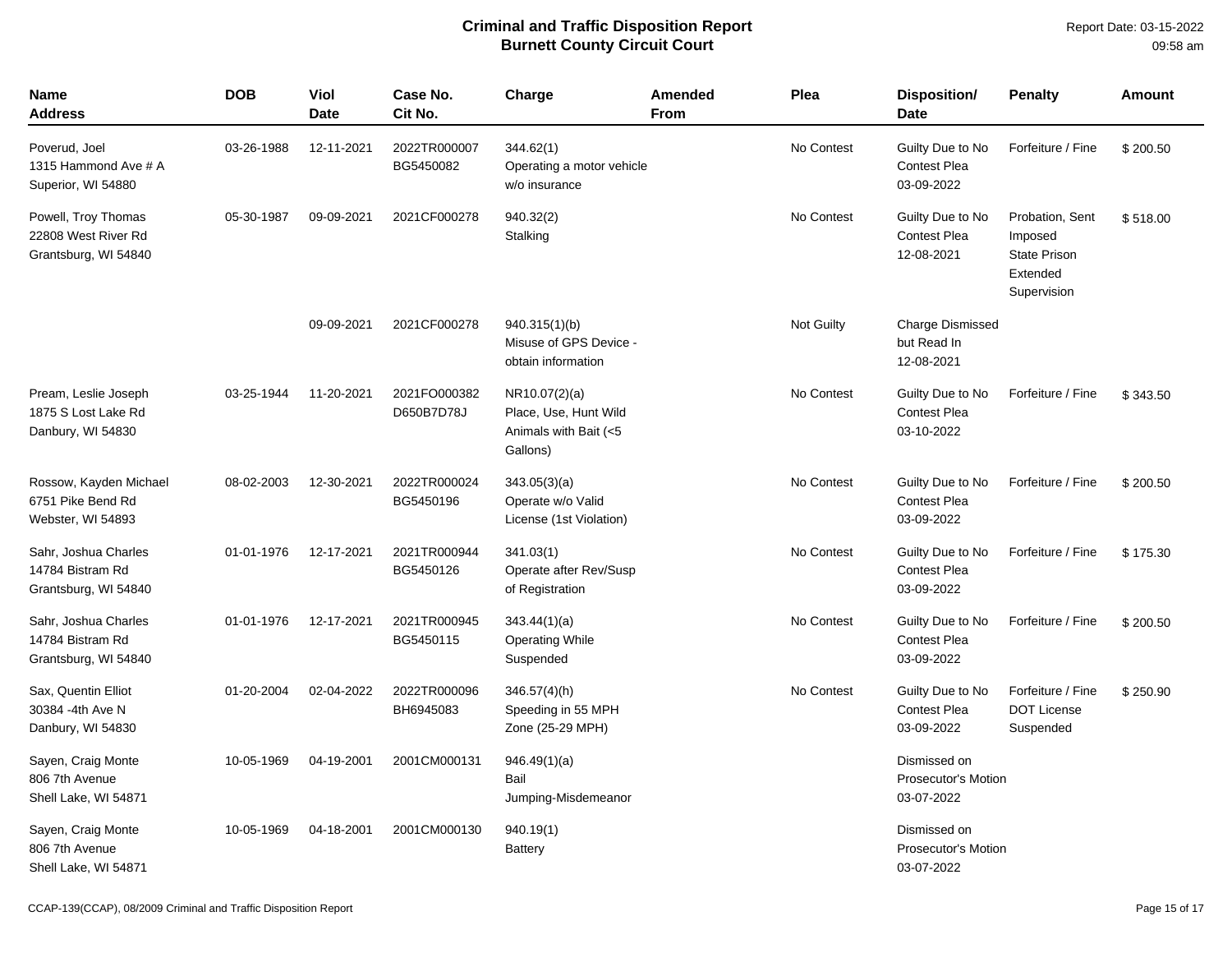| Name<br>Address                                                        | <b>DOB</b> | Viol<br>Date | Case No.<br>Cit No.        | Charge                                                                 | Amended<br>From | Plea       | <b>Disposition/</b><br><b>Date</b>                    | <b>Penalty</b>    | Amount   |
|------------------------------------------------------------------------|------------|--------------|----------------------------|------------------------------------------------------------------------|-----------------|------------|-------------------------------------------------------|-------------------|----------|
| Schaaf, Danielle Leigh<br>4921 Springbrook Trl<br>Danbury, WI 54830    | 02-20-1990 | 01-11-2022   | 2022TR000037<br>BH9443092  | $346.57(4)$ (h)<br>Speeding in 55 MPH<br>Zone (11-15 MPH)              |                 | No Contest | Guilty Due to No<br><b>Contest Plea</b><br>03-09-2022 | Forfeiture / Fine | \$175.30 |
| Scholler, Samuel Michael<br>7069 142nd St W<br>Apple Valley, MN 55124  | 05-17-1988 | 01-29-2022   | 2022FO000032<br>305174SFBP | 350.12(3j)(a)2<br>Operate Snowmobile w/o<br><b>Trail Sticker</b>       |                 | No Contest | Guilty Due to No<br><b>Contest Plea</b><br>03-09-2022 | Forfeiture / Fine | \$232.00 |
| Snyder, Thomas William<br>45982 Grace Lake Rd<br>Sandstone, MN 55072   | 12-16-1985 | 01-11-2022   | 2022TR000045<br>BG5450211  | 347.48(2m)(b)<br><b>Vehicle Operator</b><br><b>Fail/Wear Seat Belt</b> |                 | No Contest | Guilty Due to No<br><b>Contest Plea</b><br>03-09-2022 | Forfeiture / Fine | \$10.00  |
| Snyder, Thomas William<br>45982 Grace Lake Rd<br>Sandstone, MN 55072   | 12-16-1985 | 01-11-2022   | 2022TR000044<br>BG5450200  | 343.05(3)(a)<br>Operate w/o Valid<br>License (1st Violation)           |                 | No Contest | Guilty Due to No<br><b>Contest Plea</b><br>03-09-2022 | Forfeiture / Fine | \$200.50 |
| Soulier, Laurie Linn<br>3184 Billy Boy Ln<br>Shell Lake, WI 54871      | 05-03-1960 | 01-27-2022   | 2022TR000065<br>BH0029901  | $346.57(4)$ (h)<br>Speeding in 55 MPH<br>Zone (16-19 MPH)              |                 | No Contest | Guilty Due to No<br><b>Contest Plea</b><br>03-09-2022 | Forfeiture / Fine | \$200.50 |
| Stevens, Shannon Ray<br>9190 County Road D<br>Webster, WI 54893        | 06-13-1976 | 11-24-2021   | 2021TR000888<br>BG5449986  | 343.44(1)(a)<br><b>Operating While</b><br>Suspended                    |                 | No Contest | Guilty Due to No<br><b>Contest Plea</b><br>03-09-2022 | Forfeiture / Fine | \$200.50 |
| Sutherland, Curtis Joseph<br>24554 Borg Rd<br>Grantsburg, WI 54840     | 08-04-1988 | 11-16-2021   | 2021FO000378<br>D65066DL41 | NR45.04(1)(a)<br>Molest, Destroy, etc. State<br>Property               |                 | Not Guilty | Charge Dismissed<br>but Read In<br>03-07-2022         |                   |          |
| Sutherland, Curtis Joseph<br>24554 Borg Rd<br>Grantsburg, WI 54840     | 08-04-1988 | 11-16-2021   | 2021FO000377<br>D65066DL42 | NR45.04(1)(b)<br><b>Entering Unauthorized or</b><br>Closed Area        |                 | No Contest | Guilty Due to No<br><b>Contest Plea</b><br>03-07-2022 | Forfeiture / Fine | \$175.30 |
| Taylor, Jack Henry<br>27295 Corbin Rd<br>Webster, WI 54893             | 09-22-1992 | 01-15-2022   | 2022TR000055<br>BH0029816  | 346.57(4)(h)<br>Speeding in 55 MPH<br>Zone (16-19 MPH)                 |                 | No Contest | Guilty Due to No<br><b>Contest Plea</b><br>03-09-2022 | Forfeiture / Fine | \$200.50 |
| Tel, Ayman Abdul<br>4456 Van Buren St Ne<br>Columbia Heights, MN 55421 | 02-19-1980 | 12-19-2021   | 2022TR000043<br>BG5450141  | 343.05(3)(a)<br>Operate w/o Valid<br>License (1st Violation)           |                 | No Contest | Guilty Due to No<br><b>Contest Plea</b><br>03-09-2022 | Forfeiture / Fine | \$200.50 |
| Trepania, Mariah Renae<br>6766 Norway Shores Ln<br>Hayward, WI 54843   | 07-30-1998 | 11-12-2021   | 2021TR000851<br>BH0029131  | 343.05(3)(a)<br>Operate w/o Valid<br>License (1st Violation)           |                 | No Contest | Guilty Due to No<br><b>Contest Plea</b><br>03-07-2022 | Forfeiture / Fine | \$200.50 |

CCAP-139(CCAP), 08/2009 Criminal and Traffic Disposition Report Page 16 of 17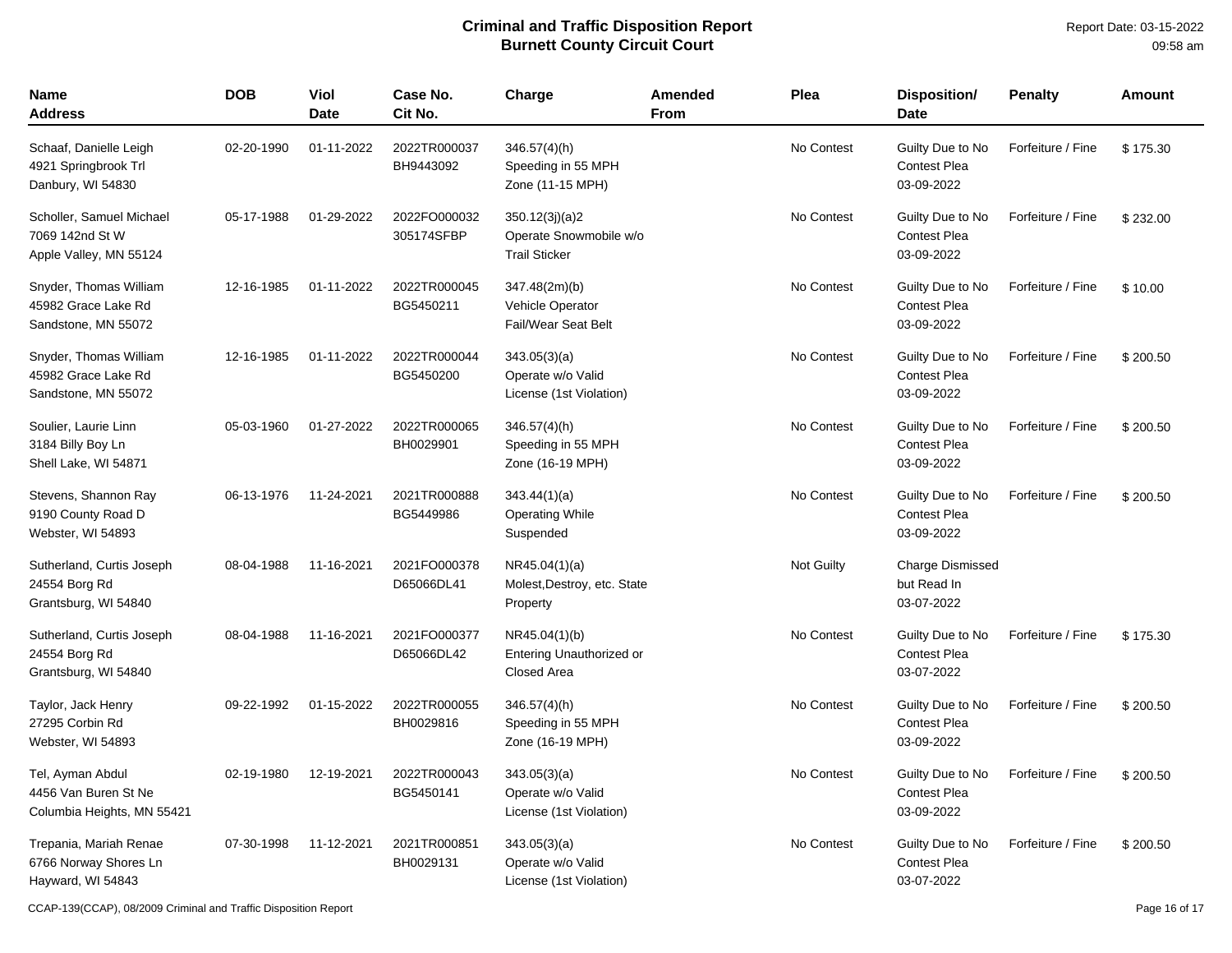| Name<br><b>Address</b>                                                    | <b>DOB</b> | Viol<br><b>Date</b> | Case No.<br>Cit No.        | Charge                                                                             | Amended<br><b>From</b> | Plea       | Disposition/<br>Date                                  | <b>Penalty</b>    | Amount   |
|---------------------------------------------------------------------------|------------|---------------------|----------------------------|------------------------------------------------------------------------------------|------------------------|------------|-------------------------------------------------------|-------------------|----------|
| Vazquez Bonilla, Cristian<br>85543 Stevens Ave S<br>Bloomington, MN 55420 | 08-08-1993 | 01-29-2022          | 2022FO000033<br>305174SFBL | 23.335(9)(a)4.<br>Off-Highway Motorcycle -<br>Operate on Posted Public<br>Property |                        | No Contest | Guilty Due to No<br><b>Contest Plea</b><br>03-09-2022 | Forfeiture / Fine | \$232.00 |
| Velander, Brett Edward<br>60 Winona St E<br>Saint Paul, MN 55107          | 09-30-1974 | 01-22-2022          | 2022FO000025<br>D650F2KRCQ | 29.024(1)<br>Fish without License - R                                              |                        | No Contest | Guilty Due to No<br><b>Contest Plea</b><br>03-09-2022 | Forfeiture / Fine | \$232.90 |
| Wright, Benjamin Carl<br>121 Lee St<br>Forest Lake, MN 55025              | 12-31-1994 | 12-19-2021          | 2022TR000042<br>BG5450152  | 346.935(2)<br>Possess Open<br>Intoxicants in<br>MV-Passenger                       |                        | No Contest | Guilty Due to No<br><b>Contest Plea</b><br>03-09-2022 | Forfeiture / Fine | \$200.50 |